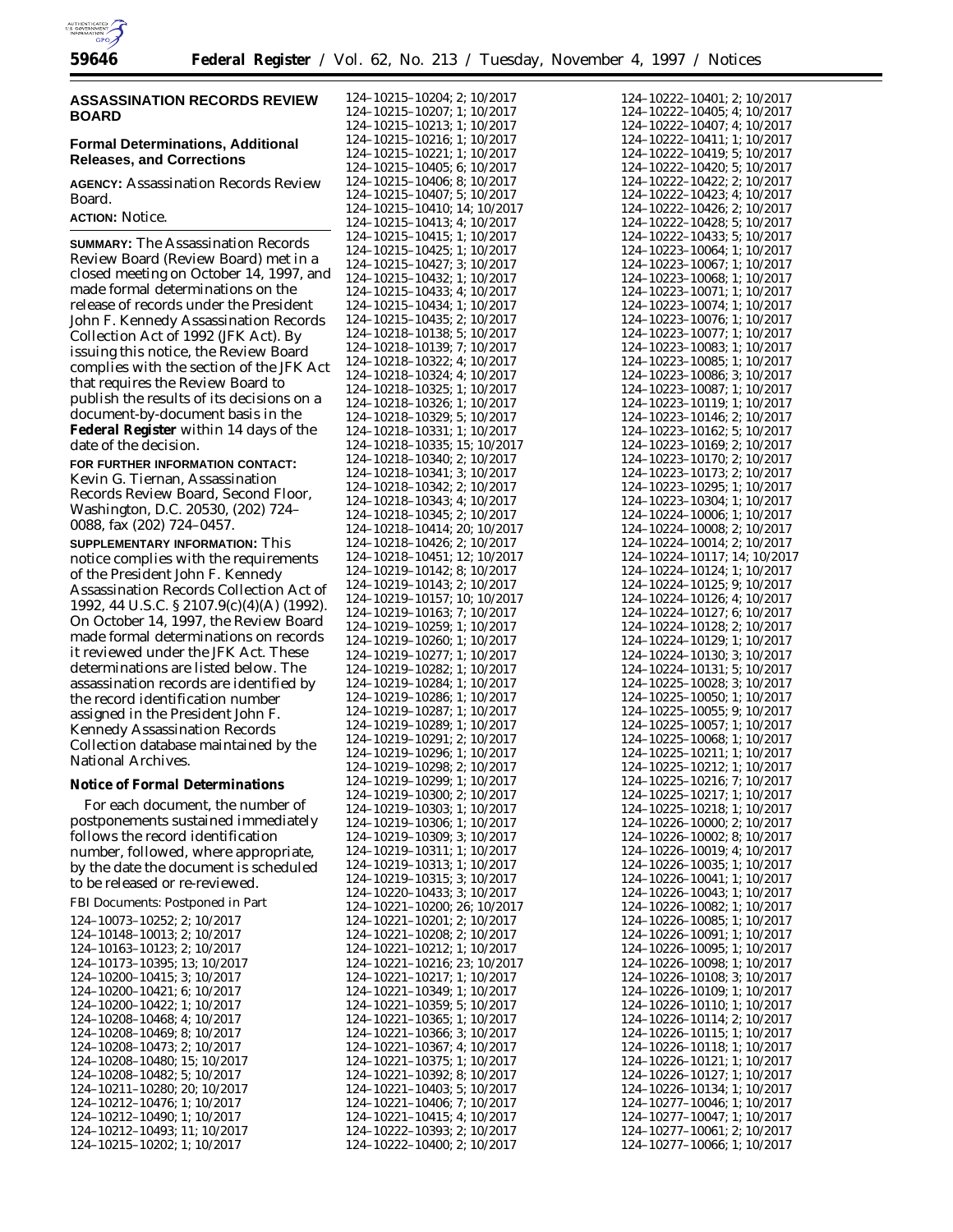۰

| 124-10277-10071; 2; 10/2017          | 124-10282-10425; 2; 10/2017          | 124-90008-10028; 8; 10/2017                                |
|--------------------------------------|--------------------------------------|------------------------------------------------------------|
| 124-10277-10073; 1; 10/2017          | 124-10282-10426; 2; 10/2017          | 124-90008-10030; 7; 10/2017                                |
| 124-10277-10076; 3; 10/2017          | 124-10284-10186; 3; 10/2017          | 124-90008-10038; 6; 10/2017                                |
| 124-10277-10083; 1; 10/2017          | 124-10284-10191; 3; 10/2017          | 124-90008-10039; 59; 10/2017                               |
| 124-10277-10086; 2; 10/2017          |                                      |                                                            |
|                                      | 124-10285-10195; 6; 10/2017          | 124-90010-10001; 4; 10/2017<br>124-90010-10002; 4; 10/2017 |
| 124-10277-10088; 1; 10/2017          | 124-10285-10332; 4; 10/2017          |                                                            |
| 124-10277-10162; 3; 10/2017          | 124-10285-10340; 2; 10/2017          | 124-90010-10003; 4; 10/2017                                |
| 124-10277-10165; 1; 10/2017          | 124-10285-10341; 7; 10/2017          | 124-90010-10004; 4; 10/2017                                |
| 124-10277-10167; 5; 10/2017          | 124-10285-10351; 31; 10/2017         | 124-90010-10008; 4; 10/2017                                |
| 124-10277-10168; 1; 10/2017          | 124-10285-10352; 4; 10/2017          | 124-90010-10009; 4; 10/2017                                |
| 124-10277-10170; 9; 10/2017          | 124-10285-10353; 9; 10/2017          | 124-90010-10010; 3; 10/2017                                |
| 124-10277-10171; 3; 10/2017          | 124-10285-10354; 15; 10/2017         | 124-90010-10011; 4; 10/2017                                |
| 124-10277-10172; 1; 10/2017          | 124-10285-10355; 18; 10/2017         | 124-90010-10013; 4; 10/2017                                |
| 124-10277-10173; 2; 10/2017          | 124-10285-10358; 6; 10/2017          | 124-90010-10014; 4; 10/2017                                |
| 124-10277-10177; 1; 10/2017          | 124-10287-10056; 1; 10/2017          | 124-90010-10015; 4; 10/2017                                |
| 124-10277-10178; 1; 10/2017          | 124-10287-10060; 1; 10/2017          | 124-90010-10016; 4; 10/2017                                |
| 124-10277-10179; 3; 10/2017          | 124-10287-10061; 1; 10/2017          | 124-90010-10018; 4; 10/2017                                |
| 124-10277-10181; 2; 10/2017          | 124-10287-10062; 1; 10/2017          | 124-90010-10026; 3; 10/2017                                |
| 124-10277-10184; 3; 10/2017          | 124-10287-10068; 1; 10/2017          | 124-90010-10027; 4; 10/2017                                |
|                                      |                                      |                                                            |
| 124-10277-10188; 1; 10/2017          | 124-10287-10070; 2; 10/2017          | 124-90010-10030; 4; 10/2017                                |
| 124-10277-10189; 1; 10/2017          | 124-10287-10410; 6; 10/2017          | 124-90010-10031; 4; 10/2017                                |
| 124-10277-10193; 2; 10/2017          | 124-10287-10420; 2; 10/2017          | 124-90010-10034; 4; 10/2017                                |
| 124-10277-10236; 1; 10/2017          | 124-10287-10421; 4; 10/2017          | 124-90010-10036; 4; 10/2017                                |
| 124-10277-10250; 1; 10/2017          | 124-10287-10436; 2; 10/2017          | 124-90010-10037; 4; 10/2017                                |
| 124-10277-10260; 1; 10/2017          | 124-10287-10438; 4; 10/2017          | 124-90010-10038; 4; 10/2017                                |
| 124-10277-10266; 5; 10/2017          | 124-10287-10442; 1; 10/2017          | 124-90010-10040; 4; 10/2017                                |
| 124-10277-10351; 2; 10/2017          | 124-10287-10479; 1; 10/2017          | 124-90010-10042; 4; 10/2017                                |
| 124-10277-10374; 3; 10/2017          | 124-10287-10484; 14; 10/2017         | 124-90010-10043; 4; 10/2017                                |
| 124-10277-10398; 6; 10/2017          | 124-10288-10193; 2; 10/2017          | 124-90010-10044; 4; 10/2017                                |
| 124-10277-10399; 10; 10/2017         | 124-10288-10194; 10; 10/2017         | 124-90010-10050; 4; 10/2017                                |
| 124-10277-10400; 6; 10/2017          | 124-10288-10196; 6; 10/2017          | 124-90010-10051; 4; 10/2017                                |
| 124-10277-10407; 3; 10/2017          | 124-10288-10199; 2; 10/2017          | 124-90010-10052; 4; 10/2017                                |
|                                      | 124-10288-10204; 4; 10/2017          |                                                            |
| 124-10277-10414; 1; 10/2017          |                                      | 124-90010-10053; 4; 10/2017                                |
| 124-10277-10432; 1; 10/2017          | 124-10288-10206; 5; 10/2017          | 124-90010-10054; 4; 10/2017                                |
| 124-10277-10434; 11; 10/2017         | 124-10288-10208; 3; 10/2017          | 124-90010-10057; 4; 10/2017                                |
| 124-10277-10435; 23; 10/2017         | 124-10288-10223; 3; 10/2017          | 124-90010-10058; 4; 10/2017                                |
| 124-10277-10451; 3; 10/2017          | 124-10288-10230; 13; 10/2017         | 124-90010-10059; 4; 10/2017                                |
| 124-10278-10056; 7; 10/2017          | 124-10288-10232; 5; 10/2017          | 124-90010-10061; 4; 10/2017                                |
| 124-10278-10057; 7; 10/2017          | 124-10288-10239; 43; 10/2017         | 124-90010-10063; 4; 10/2017                                |
| 124-10278-10058; 5; 10/2017          | 124-10288-10241; 1; 10/2017          | 124-90010-10065; 4; 10/2017                                |
| 124-10278-10059; 3; 10/2017          | 124-10288-10249; 2; 10/2017          | 124-90010-10066; 4; 10/2017                                |
| 124-10278-10061; 7; 10/2017          | 124-10288-10253; 6; 10/2017          | 124-90010-10070; 4; 10/2017                                |
| 124-10278-10062; 2; 10/2017          | 124-10288-10254; 1; 10/2017          | 124-90010-10074; 4; 10/2017                                |
| 124-10278-10064; 5; 10/2017          | 124-10289-10019; 1; 10/2017          | 124-90010-10076; 4; 10/2017                                |
| 124-10278-10066; 1; 10/2017          | 124-10289-10026; 3; 10/2017          | 124-90010-10077; 3; 10/2017                                |
| 124-10278-10067; 19; 10/2017         | 124-10289-10029; 3; 10/2017          | 124-90010-10078; 3; 10/2017                                |
| 124-10278-10068; 10; 10/2017         | 124-10289-10031; 1; 10/2017          | 124-90010-10079; 4; 10/2017                                |
| 124-10278-10301; 3; 10/2017          | 124-10291-10019; 1; 10/2017          | 124-90010-10080; 4; 10/2017                                |
|                                      |                                      |                                                            |
| 124-10278-10306; 18; 10/2017         | 124-10291-10055; 42; 10/2017         | 124-90010-10081; 4; 10/2017                                |
| 124-10278-10412; 63; 10/2017         | 124-10291-10057; 79; 10/2017         | 124-90010-10084; 4; 10/2017                                |
| 124-10278-10416; 5; 10/2017          | 124-10291-10058; 2; 10/2017          | 124-90010-10085; 4; 10/2017                                |
| 124-10278-10429; 8; 10/2017          | 124-10291-10060; 3; 10/2017          | 124-90010-10086; 4; 10/2017                                |
| 124-10278-10431; 6; 10/2017          | 124-10291-10064; 3; 10/2017          | 124-90010-10087; 9; 10/2017                                |
| 124-10278-10432; 19; 10/2017         | 124-10291-10066; 3; 10/2017          | 124-90010-10089; 4; 10/2017                                |
| 124-10278-10433; 34; 10/2017         | 124-10291-10067; 1; 10/2017          | 124-90010-10091; 4; 10/2017                                |
| 124-10282-10136; 10; 10/2017         | $124 - 10291 - 10102$ ; 4; 10/2017   | 124-90010-10092; 4; 10/2017                                |
| 124-10282-10137; 1; 10/2017          | 124-10291-10104; 27; 10/2017         | 124-90010-10093; 4; 10/2017                                |
| 124-10282-10139; 1; 10/2017          | 124-10293-10039; 2; 10/2017          | 124-90010-10094; 5; 10/2017                                |
| 124-10282-10140; 13; 10/2017         | 124-10293-10058; 2; 10/2017          | 124-90010-10095; 7; 10/2017                                |
| 124-10282-10141; 1; 10/2017          | 124-10293-10059; 6; 10/2017          | 124-90010-10096; 7; 10/2017                                |
| 124-10282-10143; 4; 10/2017          | 124-10293-10060; 9; 10/2017          | 124-90010-10097; 7; 10/2017                                |
| 124-10282-10145; 2; 10/2017          | 124-10294-10356; 3; 10/2017          | 124-90010-10098; 10; 10/2017                               |
| 124-10282-10147; 2; 10/2017          | 124-10298-10270; 1; 10/2017          | 124-90010-10099; 6; 10/2017                                |
| 124-10282-10149; 1; 10/2017          | 124-90007-10001; 4; 10/2017          |                                                            |
|                                      |                                      | 124-90010-10100; 8; 10/2017                                |
| 124-10282-10150; 10; 10/2017         | 124-90007-10003; 18; 10/2017         | 124-90010-10101; 5; 10/2017                                |
| 124-10282-10190; 1; 10/2017          | 124-90007-10009; 7; 10/2017          | 124-90010-10103; 5; 10/2017                                |
| 124-10282-10231; 1; 10/2017          | 124-90007-10010; 7; 10/2017          | 124-90010-10104; 5; 10/2017                                |
| 124-10282-10234; 2; 10/2017          | 124-90008-10008; 5; 10/2017          | 124-90010-10105; 5; 10/2017                                |
| 124-10282-10235; 1; 10/2017          | $124 - 90008 - 10009$ ; 2; $10/2017$ | 124-90010-10106; 7; 10/2017                                |
| 124-10282-10236; 2; 10/2017          | 124-90008-10010; 1; 10/2017          | 124-90010-10107; 6; 10/2017                                |
| 124-10282-10238; 3; 10/2017          | 124-90008-10011; 6; 10/2017          | 124-90010-10113; 8; 10/2017                                |
| 124-10282-10241; 2; 10/2017          | 124-90008-10014; 1; 10/2017          | 124-90010-10117; 6; 10/2017                                |
| 124-10282-10263; 1; 10/2017          | $124 - 90008 - 10015$ ; 2; 10/2017   | 124-90010-10119; 7; 10/2017                                |
| 124-10282-10265; 3; 10/2017          | 124-90008-10017; 12; 10/2017         | 124-90010-10120; 6; 10/2017                                |
| 124-10282-10422; 2; 10/2017          | 124-90008-10022; 33; 10/2017         | 124-90010-10121; 7; 10/2017                                |
| $124 - 10282 - 10423$ ; 3; $10/2017$ | 124-90008-10027; 3; 10/2017          | $124 - 90010 - 10122$ ; 6; 10/2017                         |
|                                      |                                      |                                                            |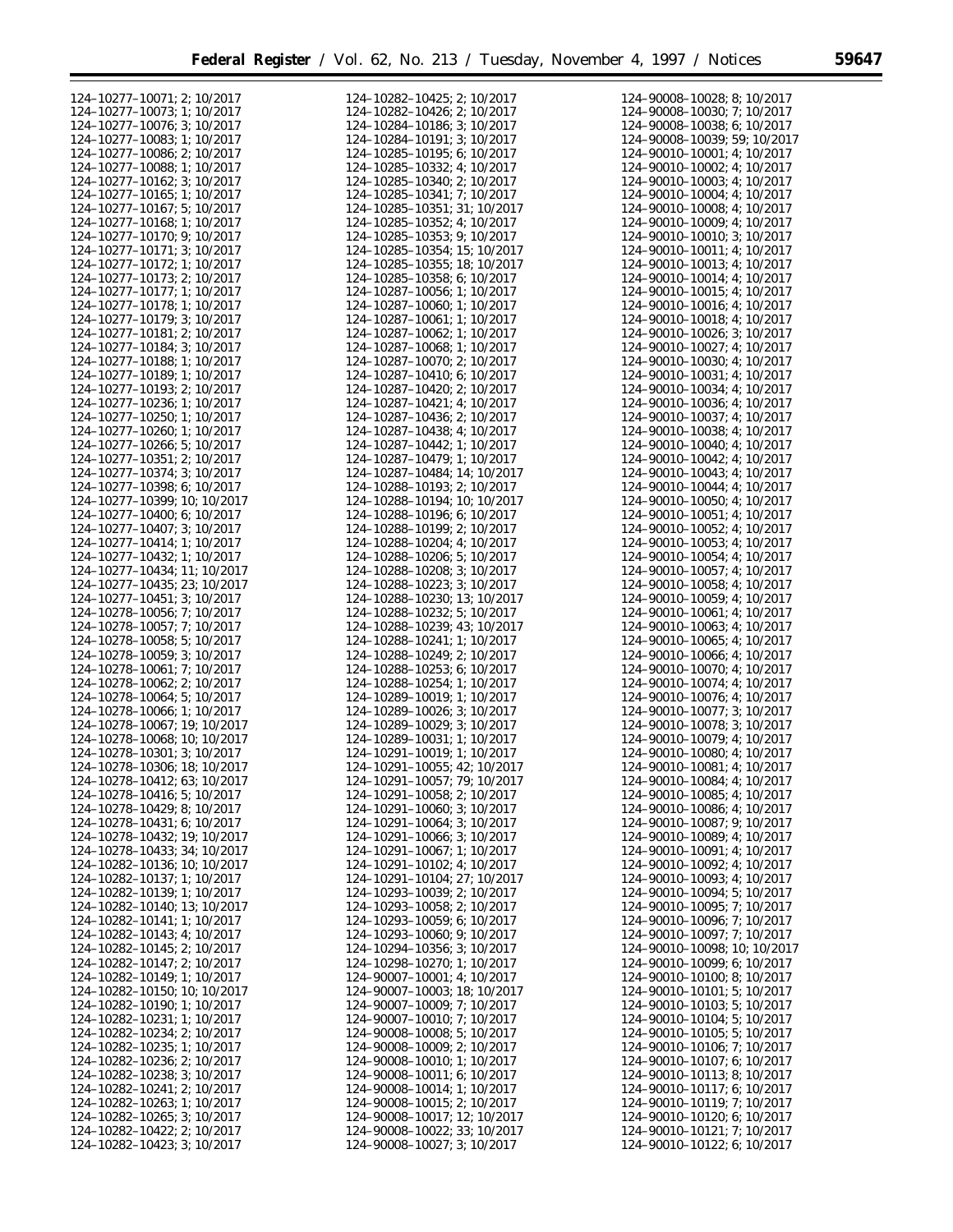Ξ

 $\equiv$ 

| 124-90010-10126; 5; 10/2017             | 104-10088-10008; 4; 10/2017          | 104-10105-10293; 6; 10/2017              |
|-----------------------------------------|--------------------------------------|------------------------------------------|
| 124-90010-10127; 5; 10/2017             | 104-10092-10050; 2; 10/2017          | 104-10106-10826; 1; 10/2017              |
|                                         |                                      |                                          |
| 124-90010-10128; 5; 10/2017             | 104-10092-10051; 8; 10/2017          | 104-10106-10896; 2; 10/2017              |
| 124-90010-10130; 6; 10/2017             | 104-10092-10339; 11; 10/2017         | 104-10110-10280; 83; 10/2017             |
| 124-90010-10131; 5; 10/2017             | 104-10093-10036; 3; 10/2017          | $104 - 10112 - 10445$ ; 2; 10/2017       |
| 124-90010-10132; 6; 10/2017             | 104-10093-10040; 5; 10/2017          | 104-10113-10120; 1; 10/2017              |
|                                         |                                      |                                          |
| $124 - 90010 - 10139$ ; 5; 10/2017      | 104-10093-10043; 2; 10/2017          | 104-10113-10189; 4; 10/2017              |
| 124-90010-10140; 5; 10/2017             | 104-10093-10044; 2; 10/2017          | 104-10115-10374; 3; 10/2017              |
| 124-90010-10141; 5; 10/2017             | 104-10093-10045; 4; 10/2017          | 104-10116-10103; 2; 10/2017              |
|                                         |                                      |                                          |
| 124-90010-10143; 6; 10/2017             | 104-10093-10046; 4; 10/2017          | 104-10116-10271; 3; 10/2017              |
| 124-90010-10144; 5; 10/2017             | 104-10093-10047; 11; 10/2017         | 104-10117-10071; 24; 10/2017             |
| 124-90010-10145; 6; 10/2017             | 104-10093-10054; 8; 10/2017          | 104-10119-10317; 1; 10/2017              |
| 124-90010-10146; 6; 10/2017             | 104-10093-10056; 6; 10/2017          | 104-10119-10322; 1; 10/2017              |
|                                         |                                      |                                          |
| 124-90010-10147; 6; 10/2017             | 104-10093-10061; 2; 10/2017          | 104-10119-10326; 2; 10/2017              |
| 124-90010-10149; 5; 10/2017             | 104-10093-10065; 9; 10/2017          | 104-10119-10332; 1; 10/2017              |
| 124-90010-10153; 5; 10/2017             | 104-10093-10067; 42; 10/2017         | 104-10119-10382; 1; 10/2017              |
|                                         |                                      |                                          |
| 124-90010-10154; 6; 10/2017             | 104-10093-10073; 4; 10/2017          | 104-10119-10388; 1; 10/2017              |
| $124 - 90010 - 10155$ ; 5; 10/2017      | 104-10093-10075; 4; 10/2017          | 104-10119-10418; 1; 10/2017              |
| 124-90010-10156; 5; 10/2017             | 104-10093-10079; 6; 10/2017          | 104-10119-10419; 1; 10/2017              |
|                                         |                                      | 104-10119-10422; 2; 10/2017              |
| 124-90010-10157; 5; 10/2017             | 104-10093-10101; 1; 10/2017          |                                          |
| 124-90010-10158; 6; 10/2017             | 104-10093-10102; 1; 10/2017          | 104-10119-10427; 12; 10/2017             |
| 124-90010-10159; 5; 10/2017             | 104-10093-10108; 4; 10/2017          | 104-10119-10431; 1; 10/2017              |
| 124-90010-10160; 6; 10/2017             | 104-10093-10109; 17; 10/2017         | 104-10120-10014; 1; 10/2017              |
|                                         |                                      | 104-10120-10017; 1; 10/2017              |
| 124-90010-10162; 2; 10/2017             | 104-10093-10110; 1; 10/2017          |                                          |
| 124-90010-10163; 5; 10/2017             | 104-10093-10113; 1; 10/2017          | 104-10120-10021; 2; 10/2017              |
| 124-90011-10001; 100; 10/2017           | 104-10095-10151; 20; 10/2017         | 104-10120-10024; 1; 10/2017              |
|                                         |                                      | 104-10120-10026; 2; 10/2017              |
| 124-90011-10002; 48; 10/2017            | 104-10095-10167; 9; 10/2017          |                                          |
| 124-90011-10004; 41; 10/2017            | 104-10095-10182; 1; 10/2017          | 104-10120-10028; 1; 10/2017              |
| 124-90011-10005; 92; 10/2017            | 104-10096-10217; 3; 10/2017          | 104-10120-10035; 4; 10/2017              |
| 124-90011-10006; 26; 10/2017            | 104-10096-10218; 16; 10/2017         | 104-10120-10039; 2; 10/2017              |
|                                         |                                      | 104-10120-10042: 1: 10/2017              |
| 124-90011-10007; 80; 10/2017            | 104-10096-10219; 12; 10/2017         |                                          |
| 124-90011-10008; 64; 10/2017            | 104-10097-10099; 1; 10/2017          | 104-10120-10043; 1; 10/2017              |
| 124-90011-10009; 38; 10/2017            | 104-10098-10314; 3; 10/2017          | 104-10120-10044; 2; 10/2017              |
|                                         |                                      | 104-10120-10054; 7; 10/2017              |
| 124-90011-10010; 24; 10/2017            | 104-10098-10386; 2; 10/2017          |                                          |
| 124-90011-10011; 48; 10/2017            | 104-10098-10390; 2; 10/2017          | 104-10120-10055; 10; 10/2017             |
| 124-90011-10012; 69; 10/2017            | 104-10100-10042; 4; 10/2017          | 104-10120-10057; 4; 10/2017              |
| 124-90011-10013; 82; 10/2017            | 104-10100-10086; 5; 10/2017          | 104-10120-10059; 6; 10/2017              |
|                                         |                                      | 104-10120-10063; 5; 10/2017              |
| 124-90011-10014; 65; 10/2017            | 104-10100-10091; 13; 10/2017         |                                          |
| 124-90011-10015; 49; 10/2017            | 104-10100-10093; 3; 10/2017          | 104-10120-10064; 1; 10/2017              |
| 124-90011-10016; 30; 10/2017            | 104-10100-10095; 3; 10/2017          | 104-10120-10065; 6; 10/2017              |
|                                         |                                      | 104-10120-10075; 20; 10/2017             |
| $124 - 90011 - 10028$ ; 6; 10/2017      | 104-10100-10098; 4; 10/2017          | 104-10120-10077; 1; 10/2017              |
| $124 - 90011 - 10036$ ; 3; 10/2017      | 104-10100-10103; 2; 10/2017          |                                          |
| $124 - 90011 - 10043$ ; 5; 10/2017      | 104-10100-10105; 7; 10/2017          | 104-10120-10080; 9; 10/2017              |
| $124 - 90011 - 10061$ ; 1; 10/2017      | 104-10100-10106; 2; 10/2017          | 104-10120-10087; 2; 10/2017              |
|                                         |                                      | 104-10120-10088; 3; 10/2017              |
| $124 - 90011 - 10062$ ; 2; 10/2017      | $104 - 10100 - 10107$ ; 9; 05/2001   |                                          |
| $124 - 90011 - 10063$ ; 1; 10/2017      | 104-10100-10108; 7; 05/2001          | 104-10120-10090; 1; 10/2017              |
| $124 - 90011 - 10068$ ; 1; 10/2017      | $104 - 10100 - 10109$ ; 3; 05/2001   | 104-10120-10091; 1; 10/2017              |
|                                         |                                      | 104-10120-10095; 1; 10/2017              |
| 124-90012-10004; 19; 10/2017            | 104-10100-10126; 7; 10/2017          | 104-10120-10096; 1; 10/2017              |
| <b>CIA Documents: Postponed in Part</b> | 104-10100-10128; 4; 10/2017          |                                          |
| 104-10056-10006; 10; 10/2017            | 104-10100-10133; 2; 10/2017          | 104-10120-10100; 1; 10/2017              |
| 104-10061-10047; 3; 10/2017             | 104-10100-10134; 2; 10/2017          | 104-10120-10119; 2; 10/2017              |
|                                         |                                      | 104-10120-10120; 1; 10/2017              |
| 104-10062-10273; 22; 10/2017            | 104-10100-10144; 3; 05/2001          | 104-10120-10154; 1; 10/2017              |
| $104-10062-10275$ ; 5; $10/2017$        | 104-10100-10155; 11; 05/2001         |                                          |
| $104-10062-10276$ ; 4; $10/2017$        | 104-10100-10158; 1; 10/2017          | 104-10120-10155; 1; 10/2017              |
| 104-10062-10277; 16; 10/2017            | 104-10100-10159; 1; 10/2017          | 104-10120-10160; 4; 10/2017              |
|                                         |                                      | 104-10120-10163; 1; 10/2017              |
| 104-10062-10279; 17; 10/2017            | 104-10100-10161; 7; 10/2017          | 104-10120-10164; 1; 10/2017              |
| $104-10062-10280$ ; 2; $10/2017$        | 104-10100-10167; 3; 10/2017          |                                          |
| 104-10062-10283; 6; 10/2017             | 104-10100-10168; 1; 05/2001          | 104-10120-10165; 3; 10/2017              |
|                                         | 104-10100-10174; 4; 10/2017          | 104-10120-10166; 1; 10/2017              |
| $104-10062-10286; 2; 10/2017$           |                                      | 104-10120-10167; 4; 10/2017              |
| 104-10062-10287; 25; 10/2017            | 104-10100-10196; 4; 05/2001          | 104-10120-10168; 5; 10/2017              |
| 104-10062-10288; 4; 10/2017             | $104 - 10100 - 10208$ ; 8; 05/2001   |                                          |
| 104-10062-10289; 2; 10/2017             | $104 - 10100 - 10230$ ; 4; 05/2001   | 104-10120-10169; 4; 10/2017              |
|                                         |                                      | 104-10120-10171; 12; 10/2017             |
| 104-10062-10290; 18; 10/2017            | $104 - 10100 - 10232$ ; 5; 05/2001   | 104-10120-10173; 1; 10/2017              |
| 104-10062-10291; 7; 10/2017             | 104-10100-10234; 6; 10/2017          | 104-10120-10174; 2; 10/2017              |
| 104-10063-10005; 12; 10/2017            | $104 - 10100 - 10253$ ; 2; $10/2017$ |                                          |
| $104 - 10063 - 10099$ ; 1; $10/2017$    | 104-10100-10302; 14; 10/2017         | 104-10120-10177; 12; 10/2017             |
|                                         |                                      | 104-10120-10178; 1; 10/2017              |
| $104 - 10063 - 10345$ ; 1; 10/2017      | 104-10100-10303; 2; 10/2017          | 104-10120-10260; 1; 10/2017              |
| 104-10066-10010; 10; 10/2017            | 104-10100-10396; 15; 10/2017         | 104-10120-10261; 1; 10/2017              |
| 104-10072-10237; 33; 10/2017            | $104 - 10101 - 10036$ ; 6; 05/2001   |                                          |
| 104-10072-10238; 18; 10/2017            | 104-10101-10037; 3; 10/2017          | 104-10120-10315; 1; 10/2017              |
|                                         |                                      | 104-10120-10321; 1; 10/2017              |
| 104-10072-10239; 16; 10/2017            | 104-10101-10069; 3; 10/2017          | 104-10120-10323; 1; 10/2017              |
| 104-10072-10240; 12; 10/2017            | 104-10101-10076; 1; 10/2017          | 104-10120-10334; 8; 10/2017              |
| 104-10072-10241; 22; 10/2017            | 104-10101-10272; 1; 10/2017          |                                          |
|                                         |                                      | 104-10120-10359; 1; 10/2017              |
| 104-10072-10243; 17; 10/2017            | 104-10101-10273; 2; 10/2017          | <b>HSCA Documents: Postponed in Part</b> |
| $104 - 10075 - 10167$ ; 3; $10/2017$    | 104-10105-10271; 19; 10/2017         |                                          |
| 104-10075-10182; 11; 10/2017            | 104-10105-10277; 6; 10/2017          | 180-10141-10228; 3; 05/2001              |
|                                         |                                      |                                          |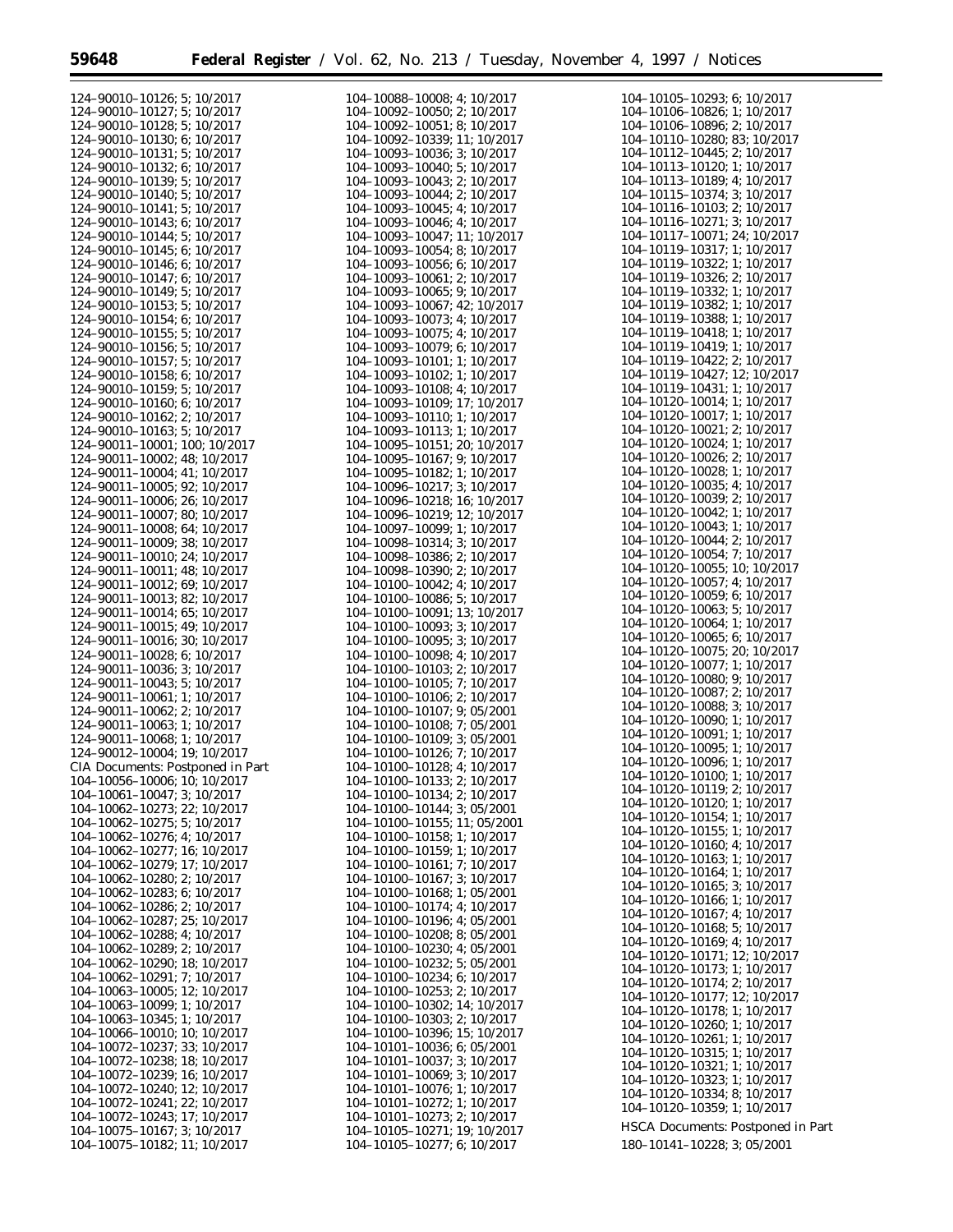104–10059–10395; 2; 4; 10/2017

180–10141–10229; 1; 05/2001 180–10141–10312; 2; 10/2017 180–10141–10486; 4; 10/2017 180–10142–10286; 3; 10/2017 180–10142–10423; 3; 10/2017 180–10142–10424; 3; 10/2017 180–10143–10227; 6; 10/2017 180–10143–10414; 4; 10/2017 180–10143–10424; 4; 10/2017 180–10143–10455; 3; 10/2017 180–10144–10064; 1; 10/2017 180–10144–10070; 6; 10/2017 180–10144–10168; 2; 10/2017 180–10144–10175; 2; 10/2017 180–10144–10242; 2; 10/2017 180–10144–10390; 3; 10/2017 180–10144–10442; 2; 10/2017 180–10145–10070; 1; 10/2017 180–10145–10071; 1; 10/2017 180–10145–10158; 8; 10/2017 180–10145–10242; 1; 10/2017 180–10145–10373; 1; 10/2017 180–10145–10384; 5; 10/2017 180–10145–10388; 1; 10/2017 180–10145–10411; 2; 10/2017 180–10145–10420; 2; 10/2017 180–10145–10441; 1; 10/2017 180–10146–10004; 2; 10/2017 180–10146–10028; 1; 05/2001 180–10147–10185; 4; 10/2017 180–10147–10191; 2; 10/2017 180–10147–10192; 2; 10/2017 180–10147–10234; 12; 05/2001 180–10147–10241; 2; 10/2017 180–10147–10245; 1; 10/2017

# **Notice of Formal Determinations on Records Re-Reviewed**

The following documents were reviewed previously and released with postponements by the Review Board. The Review Board has re-reviewed the records and has made new formal determinations as follows.

CIA Documents: Opened in Full

104–10014–10016; 5; 0; n/a

HSCA Documents: Opened in Full

180–10078–10463; 1; 0; n/a 180–10080–10433; 3; 0; n/a 180–10086–10012; 1; 0; n/a

CIA Documents: Postponed in Part

104–10005–10220; 1; 1; 10/2017 104–10006–10121; 87; 56; 06/2006 104–10006–10284; 2; 7; 10/2017 104–10009–10059; 6; 4; 05/2001 104–10012–10022; 3; 4; 10/2017 104–10012–10035; 4; 8; 07/2006 104–10013–10004; 918; 60; 05/2001 104–10014–10046; 915; 60; 05/2001 104–10015–10008; 915; 60; 05/2001 104–10015–10192; 8; 3; 10/2017 104–10015–10216; 3; 1; 05/2001 104–10015–10261; 56; 20; 06/2006 104–10017–10002; 3; 5; 05/2001 104–10048–10193; 1; 2; 10/2017 104–10048–10204; 0; 8; 10/2017 104–10050–10076; 14; 4; 10/2017 104–10050–10200; 13; 4; 10/2017 104–10051–10028; 19; 39; 11/2006 104–10054–10236; 0; 5; 05/2001 104–10054–10277; 0; 5; 05/2001 104–10055–10058; 2; 28; 10/2017 104–10059–10206; 9; 30; 05/2001

104–10061–10053; 4; 4; 09/2006 104–10061–10121; 91; 63; 03/2007 104–10061–10146; 2; 4; 10/2017 104–10061–10150; 4; 4; 10/2017 104–10061–10210; 3; 4; 10/2017 104–10065–10028; 0; 36; 10/2017 104–10065–10058; 12; 3; 10/2002 104–10065–10085; 25; 18; 10/2007 104–10065–10115; 4; 5; 05/2001 104–10065–10132; 7; 7; 10/2002 104–10065–10134; 3; 7; 10/2002 104–10065–10138; 12; 3; 10/2002 104–10065–10144; 4; 3; 10/2002 104–10065–10160; 6; 3; 10/2002 104–10066–10201; 16; 7; 10/2002 104–10066–10213; 2; 4; 10/2017 104–10066–10227; 2; 4; 10/2002 104–10066–10228; 0; 3; 10/2017 104–10066–10236; 6; 4; 10/2017 104–10066–10244; 4; 1; 10/2017 104–10067–10103; 2; 1; 10/2017 104–10086–10001; 915; 62; 05/2001 HSCA Documents: Postponed in Part 180–10070–10404; 3; 4; 10/2017 180–10075–10072; 2; 6; 10/2017 180–10075–10354; 6; 2; 11/2006 180–10081–10303; 1; 12; 05/2001 180–10082–10227; 4; 4; 10/2017 180–10088–10087; 2; 20; 10/2017 180–10093–10063; 2; 6; 10/2017 180–10094–10492; 3; 1; 10/2017 180–10103–10255; 8; 12; 10/2017 180–10110–10000; 0; 1; 10/2017 180–10110–10002; 3; 50; 09/2006 180–10110–10029; 30; 85; 10/2002 180–10110–10030; 4; 42; 10/2002 180–10110–10123; 0; 29; 10/2007 180–10110–10147; 0; 1; 10/2017 180–10131–10332; 19; 62; 01/2007 180–10140–10072; 7; 16; 05/2001 180–10140–10073; 7; 15; 05/2001 180–10140–10126; 7; 2; 10/2002 180–10140–10246; 12; 8; 05/2001 180–10140–10336; 14; 4; 10/2002 180–10140–10345; 15; 7; 03/2007 180–10141–10173; 3; 1; 10/2017 180–10141–10313; 63; 40; 10/2002 180–10142–10084; 16; 8; 03/2007 180–10142–10086; 28; 14; 10/2002 180–10142–10117; 3; 9; 10/2007 180–10143–10089; 8; 6; 10/2002 180–10143–10090; 70; 23; 05/2001 180–10143–10098; 3; 1; 10/2017

#### **Notice of Additional Releases**

After consultation with appropriate Federal agencies, the Review Board announces that the following Federal Bureau of Investigation records are now being opened in full:

124–10196–10451; 124–10196–10452; 124–10196–10453; 124–10196–10454; 124–10200–10416; 124–10200–10417; 124–10200–10418; 124–10200–10420; 124–10200–10423; 124–10200–10424; 124–10208–10470; 124–10208–10471; 124–10208–10472; 124–10208–10474; 124–10208–10475; 124–10208–10476; 124–10208–10477; 124–10208–10478; 124–10208–10479; 124–10208–10485; 124–10212–10477; 124–10212–10478; 124–10212–10480; 124–10212–10481; 124–10212–10489; 124–10212–10494;

|      | 124–10215–10198;                                 |                  |  | 124–10215–10200;                                      |
|------|--------------------------------------------------|------------------|--|-------------------------------------------------------|
|      | $124 - 10215 - 10201$ ;<br>124-10215-10206;      |                  |  |                                                       |
|      |                                                  |                  |  | 124-10215-10203;<br>124-10215-10208;                  |
|      | 124-10215-10209;                                 |                  |  | 124-10215-10210;                                      |
|      | 124-10215-10211;                                 |                  |  | 124-10215-10212;                                      |
|      |                                                  |                  |  |                                                       |
|      | 124-10215-10214;                                 |                  |  | 124-10215-10215;                                      |
|      | 124-10215-10217;                                 |                  |  | 124-10215-10218;                                      |
|      | 124-10215-10219;                                 |                  |  | 124-10215-10220;                                      |
|      | 124-10215-10408;                                 |                  |  | 124-10215-10409;                                      |
|      | 124-10215-10411;                                 |                  |  | 124–10215–10412;                                      |
|      | 124-10215-10416;                                 |                  |  | $124 - 10215 - 10417;$                                |
|      | 124-10215-10418;                                 |                  |  | 124–10215–10419;                                      |
|      | 124-10215-10420;                                 |                  |  | 124-10215-10421;                                      |
|      | 124-10215-10422;                                 |                  |  | 124-10215-10423;                                      |
|      |                                                  |                  |  |                                                       |
|      | 124-10215-10426;                                 |                  |  | 124-10215-10428;                                      |
|      | 124-10215-10429;                                 |                  |  | 124-10215-10430;                                      |
|      |                                                  |                  |  |                                                       |
|      | $124 - 10215 - 10431$ ;<br>124-10215-10437;      |                  |  | $124 - 10215 - 10436;$<br>124–10215–10438;            |
|      | 124-10215-10439;                                 |                  |  | 124-10215-10440;                                      |
|      | 124-10215-10441;                                 |                  |  | 124-10215-10443;                                      |
|      | 124-10215-10444;                                 |                  |  | 124-10215-10445;                                      |
|      | 124-10215-10447;                                 |                  |  | 124-10215-10448;                                      |
|      | 124-10215-10449;                                 |                  |  | 124-10215-10454;                                      |
|      | 124-10215-10456;                                 |                  |  |                                                       |
|      |                                                  |                  |  | 124-10215-10457;                                      |
|      | 124-10215-10458;                                 |                  |  | 124–10215–10459;                                      |
|      | 124-10215-10460;                                 |                  |  | $124 - 10215 - 10461;$                                |
|      | 124-10215-10462;                                 |                  |  | 124–10215–10463;                                      |
|      | 124-10215-10464;                                 |                  |  | 124-10215-10465;                                      |
|      | 124-10215-10466;                                 |                  |  | 124-10215-10467;                                      |
|      | 124-10215-10468;                                 |                  |  | 124-10215-10469;                                      |
|      | 124-10215-10470;                                 |                  |  | 124-10215-10471;                                      |
|      | $124 - 10215 - 10472$<br>124-10215-10474;        |                  |  | $124 - 10215 - 10473;$<br>124–10215–10475;            |
|      |                                                  |                  |  |                                                       |
|      | 124-10215-10476;                                 |                  |  | 124-10215-10477;                                      |
|      |                                                  |                  |  |                                                       |
|      | 124-10215-10478;                                 |                  |  | 124-10215-10479;                                      |
|      | 124-10215-10480;                                 |                  |  | 124-10215-10481;                                      |
|      | 124-10215-10482;                                 |                  |  | 124-10215-10484;                                      |
|      | 124-10215-10485;                                 |                  |  | 124-10215-10486;                                      |
|      | 124-10215-10487;                                 |                  |  | 124-10215-10488;                                      |
|      | 124-10215-10489;                                 |                  |  | 124-10215-10490;                                      |
|      | 124-10215-10491;                                 |                  |  | 124-10215-10492;                                      |
|      | 124-10215-10493;                                 |                  |  | 124–10215–10494;                                      |
|      | 124-10215-10495;                                 |                  |  | 124-10215-10498;                                      |
|      | 124-10217-10410;                                 |                  |  |                                                       |
|      |                                                  |                  |  | 124-10217-10411;<br>124-10217-10413;                  |
|      | $124 - 10217 - 10412;$<br>$124 - 10217 - 10414;$ |                  |  |                                                       |
|      |                                                  |                  |  | 124-10217-10415;                                      |
|      | 124-10217-10417;                                 |                  |  | 124-10217-10418;                                      |
|      | 124-10218-10132;                                 |                  |  | 124-10218-10136;                                      |
|      | 124-10218-10145;                                 |                  |  | 124-10218-10321;                                      |
|      | 124-10218-10323;                                 |                  |  | 124-10218-10327;                                      |
|      | 124-10218-10328;                                 |                  |  | 124-10218-10330;                                      |
|      | 124–10218–10333;                                 |                  |  | 124–10218–10334;                                      |
|      | 124-10218-10336;                                 |                  |  | 124-10218-10337;                                      |
|      |                                                  |                  |  |                                                       |
|      | 124–10218–10338;                                 |                  |  | 124-10218-10339;                                      |
|      | 124-10218-10344;                                 |                  |  | 124-10218-10346;                                      |
|      | 124–10218–10347;                                 |                  |  | 124–10218–10387;                                      |
|      | 124–10218–10388;                                 |                  |  | 124–10218–10389;                                      |
|      | 124–10218–10392;                                 |                  |  | 124–10218–10394;                                      |
|      | $124 - 10218 - 10395;$                           |                  |  | $124 - 10218 - 10405$ ;                               |
|      | 124-10218-10406;                                 |                  |  | 124-10218-10407;                                      |
|      | 124-10218-10410;                                 |                  |  | 124-10218-10411;                                      |
|      | 124–10218–10432;                                 |                  |  | 124–10218–10443;                                      |
|      | 124-10219-10138;                                 |                  |  |                                                       |
|      | 124-10219-10140;                                 |                  |  | 124-10219-10139;                                      |
|      |                                                  |                  |  | 124-10219-10145;                                      |
|      | 124-10219-10146;                                 |                  |  | 124-10219-10147;                                      |
|      | 124-10219-10149;                                 |                  |  | 124-10219-10150;                                      |
|      | 124-10219-10151;                                 |                  |  | 124-10219-10152;                                      |
|      |                                                  | 124-10219-10154; |  | 124-10219-10156;                                      |
|      |                                                  |                  |  |                                                       |
|      |                                                  |                  |  | 124–10219–10159;                                      |
|      | 124-10219-10158;                                 |                  |  |                                                       |
|      | 124-10219-10160;                                 |                  |  | 124-10219-10161;                                      |
|      | 124–10219–10162;                                 |                  |  | 124–10219–10164;                                      |
|      | 124-10219-10165;                                 |                  |  | 124-10219-10261;                                      |
|      | 124–10219–10262;                                 |                  |  | 124–10219–10263;                                      |
|      | 124-10219-10264;                                 |                  |  | 124-10219-10265;                                      |
| 124- | -10219–10266;                                    |                  |  | 124-10219-10268;                                      |
|      | $124 - 10219 - 10269;$                           |                  |  | 124-10219-10270;<br>124-10219-10271; 124-10219-10272; |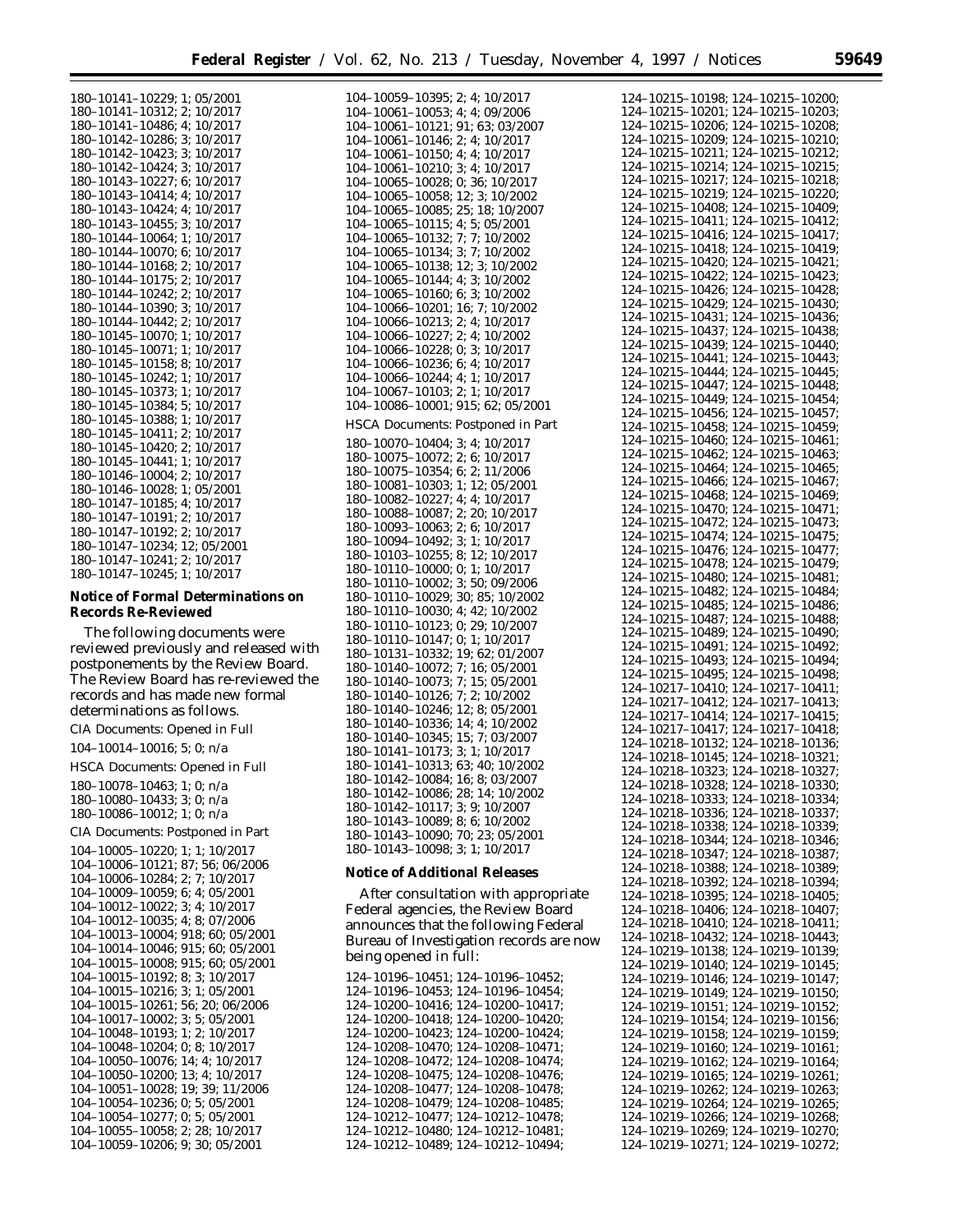Ξ

| 124-10219-10273; 124-10219-10274;                                      | 124-10225-10032; 124-10225-10033;                                      | 124-10277-10080; 124-10277-10082;                                      |
|------------------------------------------------------------------------|------------------------------------------------------------------------|------------------------------------------------------------------------|
| 124-10219-10276; 124-10219-10278;                                      | 124-10225-10034; 124-10225-10035;                                      | 124-10277-10084; 124-10277-10085;                                      |
| 124-10219-10279; 124-10219-10280;                                      | 124-10225-10036; 124-10225-10037;                                      | 124-10277-10161; 124-10277-10163;                                      |
|                                                                        |                                                                        |                                                                        |
| 124-10219-10281: 124-10219-10283:                                      | 124-10225-10038; 124-10225-10039;                                      | 124-10277-10164; 124-10277-10169;                                      |
| 124-10219-10285; 124-10219-10290;                                      | $124 - 10225 - 10040$ ; $124 - 10225 - 10041$ ;                        | 124-10277-10174; 124-10277-10175;                                      |
|                                                                        |                                                                        |                                                                        |
| 124-10219-10292; 124-10219-10293;                                      | 124-10225-10042: 124-10225-10043:                                      | 124-10277-10176: 124-10277-10180:                                      |
| 124-10219-10294: 124-10219-10297:                                      | 124-10225-10044; 124-10225-10045;                                      | 124-10277-10182; 124-10277-10183;                                      |
| 124-10219-10301; 124-10219-10302;                                      | 124-10225-10046; 124-10225-10047;                                      |                                                                        |
|                                                                        |                                                                        | 124-10277-10185; 124-10277-10186;                                      |
| 124-10219-10304; 124-10219-10305;                                      | 124-10225-10048; 124-10225-10049;                                      | 124-10277-10187; 124-10277-10190;                                      |
| 124-10219-10307; 124-10219-10308;                                      | $124 - 10225 - 10051$ ; $124 - 10225 - 10052$ ;                        | 124-10277-10191; 124-10277-10192;                                      |
|                                                                        |                                                                        |                                                                        |
| 124-10219-10312; 124-10219-10314;                                      | 124-10225-10053; 124-10225-10054;                                      | 124-10277-10194; 124-10277-10195;                                      |
| 124-10219-10316; 124-10219-10317;                                      | 124-10225-10056; 124-10225-10058;                                      | 124-10277-10196; 124-10277-10197;                                      |
| 124-10220-10434; 124-10221-10202;                                      | 124-10225-10060; 124-10225-10061;                                      | 124-10277-10198; 124-10277-10199;                                      |
|                                                                        |                                                                        |                                                                        |
| 124-10221-10203: 124-10221-10204:                                      | 124-10225-10062; 124-10225-10063;                                      | 124-10277-10200: 124-10277-10201:                                      |
| 124-10221-10205; 124-10221-10206;                                      | 124-10225-10064: 124-10225-10065:                                      | 124-10277-10202; 124-10277-10203;                                      |
|                                                                        |                                                                        |                                                                        |
| 124-10221-10207; 124-10221-10209;                                      | 124-10225-10066; 124-10225-10067;                                      | 124-10277-10204; 124-10277-10205;                                      |
| 124-10221-10210; 124-10221-10211;                                      | 124-10225-10069; 124-10225-10070;                                      | 124-10277-10206; 124-10277-10207;                                      |
| 124-10221-10213; 124-10221-10214;                                      | 124-10225-10071; 124-10225-10072;                                      | 124-10277-10208; 124-10277-10209;                                      |
|                                                                        |                                                                        |                                                                        |
| $124 - 10221 - 10215$ ; $124 - 10221 - 10218$ ;                        | 124-10225-10073; 124-10225-10074;                                      | $124 - 10277 - 10210$ ; $124 - 10277 - 10211$ ;                        |
| 124-10221-10219; 124-10221-10220;                                      | $124 - 10225 - 10075$ ; $124 - 10225 - 10209$ ;                        | 124-10277-10212; 124-10277-10213;                                      |
| 124-10221-10221; 124-10221-10222;                                      | 124-10225-10210; 124-10225-10213;                                      | 124-10277-10214; 124-10277-10215;                                      |
|                                                                        |                                                                        |                                                                        |
| 124-10221-10223; 124-10221-10224;                                      | 124-10225-10215: 124-10226-10001:                                      | 124-10277-10216; 124-10277-10217;                                      |
| 124-10221-10225: 124-10221-10226:                                      | 124-10226-10003: 124-10226-10004:                                      | 124-10277-10218; 124-10277-10219;                                      |
| 124-10221-10353: 124-10221-10369:                                      |                                                                        | 124-10277-10220: 124-10277-10221:                                      |
|                                                                        | 124-10226-10005; 124-10226-10006;                                      |                                                                        |
| 124-10221-10370; 124-10221-10378;                                      | 124-10226-10007: 124-10226-10008:                                      | 124-10277-10222; 124-10277-10223;                                      |
| 124-10221-10387; 124-10221-10388;                                      | 124-10226-10009: 124-10226-10010:                                      | 124-10277-10224; 124-10277-10225;                                      |
|                                                                        |                                                                        |                                                                        |
| 124-10221-10393; 124-10222-10392;                                      | 124-10226-10011; 124-10226-10012;                                      | 124-10277-10226: 124-10277-10228:                                      |
| 124-10222-10396: 124-10222-10399:                                      | 124-10226-10013: 124-10226-10014:                                      | 124-10277-10229; 124-10277-10230;                                      |
| 124-10222-10402: 124-10222-10404:                                      |                                                                        |                                                                        |
|                                                                        | 124-10226-10015: 124-10226-10016:                                      | 124-10277-10232; 124-10277-10233;                                      |
| 124-10222-10406: 124-10222-10408:                                      | 124-10226-10017; 124-10226-10018;                                      | 124-10277-10234: 124-10277-10235:                                      |
| 124-10222-10409: 124-10222-10410:                                      | 124-10226-10020: 124-10226-10021:                                      | 124-10277-10237; 124-10277-10238;                                      |
|                                                                        |                                                                        |                                                                        |
| 124-10222-10413; 124-10222-10415;                                      | 124-10226-10022: 124-10226-10023:                                      | 124-10277-10239: 124-10277-10240:                                      |
| 124-10222-10424; 124-10222-10425;                                      | 124-10226-10024; 124-10226-10025;                                      | 124-10277-10241; 124-10277-10242;                                      |
| 124-10222-10427; 124-10222-10429;                                      | 124-10226-10026; 124-10226-10027;                                      | 124-10277-10243; 124-10277-10244;                                      |
|                                                                        |                                                                        |                                                                        |
| 124-10222-10430; 124-10222-10431;                                      | 124-10226-10028; 124-10226-10029;                                      | 124-10277-10245; 124-10277-10246;                                      |
| 124-10222-10432; 124-10222-10434;                                      | 124-10226-10031; 124-10226-10032;                                      | 124-10277-10247; 124-10277-10248;                                      |
|                                                                        |                                                                        |                                                                        |
| 124-10223-10051; 124-10223-10052;                                      | 124-10226-10034; 124-10226-10036;                                      | 124-10277-10249; 124-10277-10251;                                      |
| 124-10223-10053; 124-10223-10054;                                      | 124-10226-10037; 124-10226-10038;                                      | 124-10277-10253; 124-10277-10254;                                      |
| 124-10223-10055; 124-10223-10056;                                      | 124-10226-10039; 124-10226-10040;                                      | 124-10277-10255; 124-10277-10256;                                      |
|                                                                        |                                                                        |                                                                        |
| 124-10223-10058; 124-10223-10059;                                      | 124-10226-10042; 124-10226-10044;                                      | 124-10277-10257; 124-10277-10258;                                      |
| 124-10223-10060; 124-10223-10065;                                      | 124-10226-10045; 124-10226-10046;                                      | 124-10277-10259; 124-10277-10261;                                      |
|                                                                        |                                                                        |                                                                        |
| 124-10223-10066; 124-10223-10069;                                      | 124-10226-10047; 124-10226-10049;                                      | 124-10277-10262; 124-10277-10263;                                      |
| 124-10223-10075; 124-10223-10078;                                      | $124 - 10226 - 10050$ ; $124 - 10226 - 10051$ ;                        | 124-10277-10264; 124-10277-10265;                                      |
| 124-10223-10081; 124-10223-10084;                                      | 124-10226-10052: 124-10226-10053:                                      | 124-10277-10267: 124-10277-10268:                                      |
|                                                                        |                                                                        |                                                                        |
| 124-10223-10089; 124-10223-10091;                                      | 124-10226-10054; 124-10226-10055;                                      | 124-10277-10269: 124-10277-10270:                                      |
| 124-10223-10102; 124-10223-10118;                                      | 124-10226-10056; 124-10226-10057;                                      | 124-10277-10271; 124-10277-10272;                                      |
| 124-10223-10120: 124-10223-10161:                                      | 124-10226-10058; 124-10226-10059;                                      | 124-10277-10273; 124-10277-10274;                                      |
|                                                                        |                                                                        |                                                                        |
| 124-10223-10163; 124-10223-10165;                                      | 124-10226-10060; 124-10226-10061;                                      | 124-10277-10275; 124-10277-10276;                                      |
| 124-10223-10168: 124-10223-10172:                                      | 124-10226-10062; 124-10226-10063;                                      | 124-10277-10277; 124-10277-10278;                                      |
| 124-10223-10174; 124-10223-10176;                                      |                                                                        |                                                                        |
|                                                                        | 124-10226-10083; 124-10226-10084;                                      | 124-10277-10280; 124-10277-10281;                                      |
| 124-10223-10288; 124-10223-10290;                                      | 124-10226-10086; 124-10226-10087;                                      | 124-10277-10282; 124-10277-10283;                                      |
| 124-10223-10293; 124-10223-10296;                                      | 124-10226-10088; 124-10226-10089;                                      | 124-10277-10284; 124-10277-10285;                                      |
|                                                                        | 124-10226-10090; 124-10226-10092;                                      |                                                                        |
| 124-10223-10297; 124-10223-10298;                                      |                                                                        | $124 - 10277 - 10348$ ; $124 - 10277 - 10349$ ;                        |
| 124-10223-10299; 124-10223-10300;                                      | 124-10226-10093; 124-10226-10094;                                      | 124-10277-10350; 124-10277-10352;                                      |
| 124-10223-10301; 124-10223-10302;                                      | 124-10226-10096; 124-10226-10097;                                      | 124-10277-10353; 124-10277-10354;                                      |
|                                                                        |                                                                        |                                                                        |
| 124-10223-10303; 124-10223-10305;                                      | $124 - 10226 - 10099$ ; $124 - 10226 - 10100$ ;                        | 124-10277-10361; 124-10277-10362;                                      |
| 124-10223-10306; 124-10223-10307;                                      | 124-10226-10101; 124-10226-10102;                                      | 124-10277-10363; 124-10277-10365;                                      |
| 124-10223-10308; 124-10223-10309;                                      | 124-10226-10104; 124-10226-10105;                                      | 124-10277-10366; 124-10277-10367;                                      |
|                                                                        |                                                                        |                                                                        |
| 124-10223-10310; 124-10224-10007;                                      | 124-10226-10107; 124-10226-10113;                                      | 124-10277-10371; 124-10277-10372;                                      |
| 124-10224-10009; 124-10224-10010;                                      | 124-10226-10116; 124-10226-10120;                                      | 124-10277-10373; 124-10277-10376;                                      |
|                                                                        |                                                                        |                                                                        |
| 124-10224-10011; 124-10224-10012;                                      | 124-10226-10122; 124-10226-10123;                                      | 124-10277-10385; 124-10277-10394;                                      |
| 124-10224-10013; 124-10224-10015;                                      | 124-10226-10124; 124-10226-10125;                                      | 124-10277-10401; 124-10277-10402;                                      |
| 124-10224-10017; 124-10224-10019;                                      |                                                                        |                                                                        |
|                                                                        |                                                                        |                                                                        |
| $124 - 10224 - 10020$ ; $124 - 10224 - 10021$ ;                        | 124-10226-10126; 124-10226-10128;                                      | 124-10277-10405; 124-10277-10410;                                      |
| 124-10224-10023; 124-10224-10103;                                      | 124-10226-10129; 124-10226-10132;                                      | 124-10277-10411; 124-10277-10412;                                      |
|                                                                        | 124-10226-10133; 124-10226-10135;                                      | 124-10277-10418; 124-10277-10419;                                      |
|                                                                        |                                                                        |                                                                        |
| 124-10224-10104; 124-10224-10105;                                      | 124-10226-10137; 124-10277-10044;                                      | 124-10277-10421; 124-10277-10422;                                      |
| 124-10224-10106; 124-10224-10107;                                      | 124-10277-10045; 124-10277-10048;                                      | 124-10277-10423; 124-10277-10424;                                      |
|                                                                        |                                                                        |                                                                        |
| $124-10224-10108$ ; $124-10224-10109$ ;                                | 124-10277-10049; 124-10277-10050;                                      | 124-10277-10425; 124-10277-10427;                                      |
| 124-10224-10110; 124-10224-10112;                                      | 124-10277-10052; 124-10277-10053;                                      | 124-10277-10429; 124-10277-10430;                                      |
| 124-10224-10113; 124-10224-10114;                                      | $124 - 10277 - 10055$ ; $124 - 10277 - 10056$ ;                        | 124-10277-10431; 124-10277-10433;                                      |
|                                                                        |                                                                        |                                                                        |
| 124-10224-10115; 124-10224-10116;                                      | 124-10277-10057; 124-10277-10058;                                      | 124-10277-10436; 124-10277-10437;                                      |
| 124-10224-10118; 124-10224-10119;                                      | 124-10277-10059; 124-10277-10062;                                      | 124-10277-10448; 124-10277-10450;                                      |
| 124-10224-10120; 124-10224-10121;                                      | 124-10277-10063; 124-10277-10064;                                      | 124-10277-10452; 124-10278-10054;                                      |
|                                                                        |                                                                        |                                                                        |
| 124-10224-10122; 124-10224-10123;                                      | 124-10277-10065; 124-10277-10068;                                      | 124-10278-10055; 124-10278-10060;                                      |
| 124-10225-10027; 124-10225-10029;<br>124-10225-10030; 124-10225-10031; | 124-10277-10069; 124-10277-10070;<br>124-10277-10075; 124-10277-10079; | 124-10278-10065; 124-10278-10070;<br>124-10278-10293; 124-10278-10294; |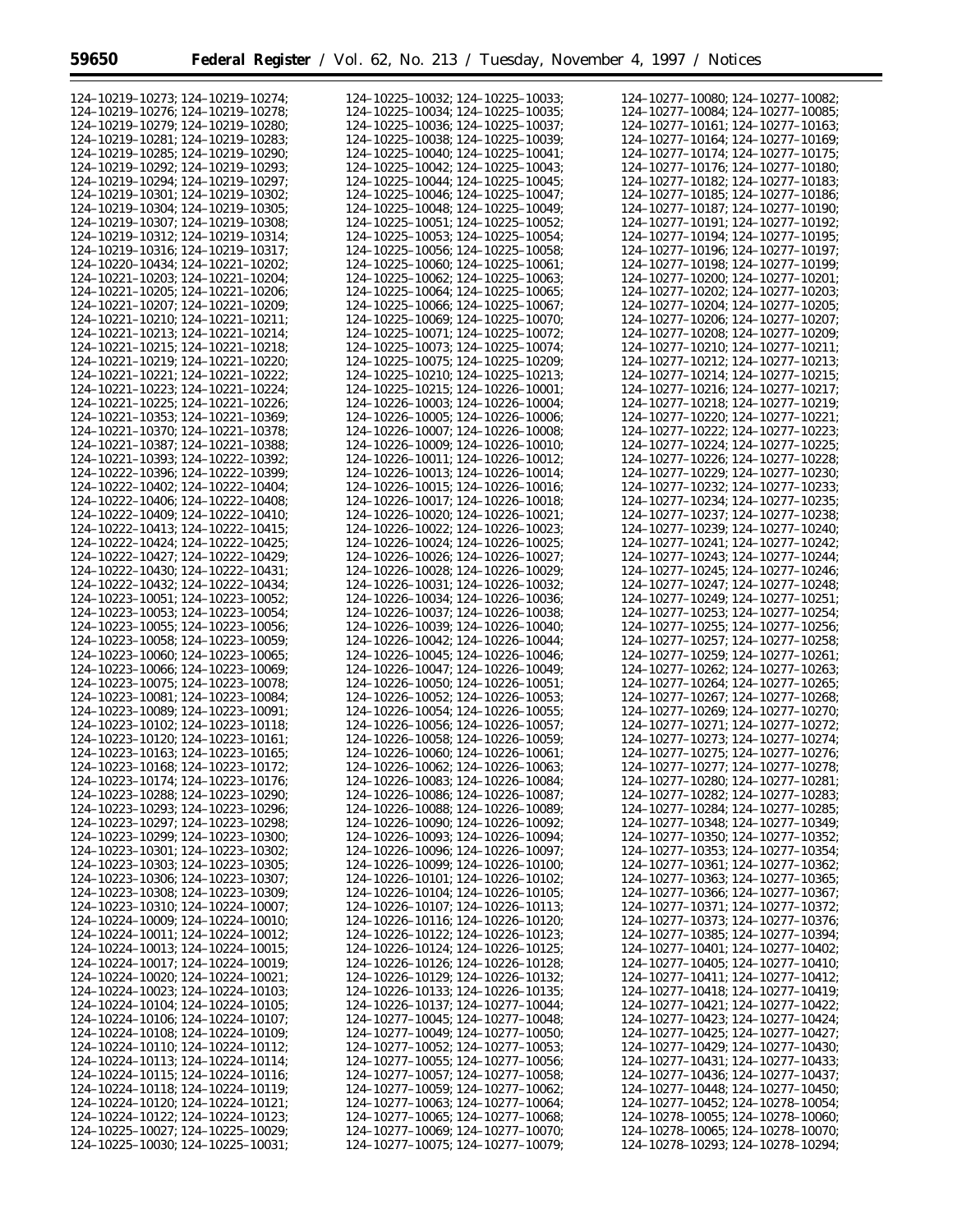| 124-10278-10295; 124-10278-10297;               | 124-10288-10222; 124-10288-10225;               | 124-10303-10078; 124-10303-10079;               |
|-------------------------------------------------|-------------------------------------------------|-------------------------------------------------|
|                                                 |                                                 |                                                 |
| 124-10278-10298; 124-10278-10299;               | 124-10288-10226; 124-10288-10227;               | 124-10303-10080; 124-10303-10081;               |
| 124-10278-10300; 124-10278-10393;               | 124-10288-10229; 124-10288-10231;               | 124-10303-10082; 124-10303-10083;               |
| 124-10278-10411: 124-10278-10413:               | 124-10288-10233; 124-10288-10235;               | 124-10303-10084; 124-10303-10085;               |
| 124-10278-10414; 124-10278-10415;               | 124-10288-10236; 124-10288-10237;               | 124-10303-10086; 124-10303-10087;               |
| 124-10278-10428; 124-10278-10496;               | 124-10288-10238; 124-10288-10240;               | 124-10303-10088: 124-10303-10089:               |
|                                                 |                                                 |                                                 |
| 124-10278-10497; 124-10281-10191;               | 124-10288-10242; 124-10288-10243;               | 124-10303-10090; 124-10303-10091;               |
| 124-10282-10134; 124-10282-10135;               | 124-10288-10244: 124-10288-10245:               | 124-10303-10092: 124-10303-10093:               |
| 124-10282-10138; 124-10282-10144;               | 124-10288-10246; 124-10288-10247;               | 124-10303-10094; 124-10303-10095;               |
| 124-10282-10146; 124-10282-10148;               | 124-10288-10248; 124-10288-10250;               | 124-10303-10096; 124-10303-10097;               |
|                                                 |                                                 |                                                 |
| 124-10282-10151; 124-10282-10230;               | 124-10288-10251; 124-10288-10252;               | 124-10303-10098; 124-10303-10099;               |
| 124-10282-10232: 124-10282-10233:               | 124-10289-10009: 124-10289-10010:               | 124-10303-10100; 124-10303-10101;               |
| 124-10282-10237; 124-10282-10239;               | 124-10289-10011; 124-10289-10012;               | 124-10303-10102; 124-10303-10103;               |
| 124-10282-10240; 124-10282-10242;               | 124-10289-10013; 124-10289-10014;               | 124-10303-10104; 124-90007-10002;               |
|                                                 |                                                 |                                                 |
| 124-10282-10243: 124-10282-10245:               | 124-10289-10015; 124-10289-10016;               | 124-90007-10004; 124-90007-10005;               |
| 124-10282-10246: 124-10282-10247:               | 124-10289-10017; 124-10289-10018;               | 124-90007-10006; 124-90007-10007;               |
| 124-10282-10248; 124-10282-10249;               | 124-10289-10020; 124-10289-10021;               | 124-90007-10008; 124-90007-10011;               |
| $124 - 10282 - 10250$ ; $124 - 10282 - 10251$ ; | 124-10289-10023; 124-10289-10024;               | 124-90007-10012; 124-90008-10002;               |
|                                                 |                                                 |                                                 |
| 124-10282-10252; 124-10282-10253;               | 124-10289-10025; 124-10289-10027;               | 124-90008-10003; 124-90008-10004;               |
| 124-10282-10254; 124-10282-10255;               | 124-10289-10028; 124-10289-10030;               | 124-90008-10007; 124-90008-10013;               |
| 124-10282-10256; 124-10282-10257;               | 124-10289-10033; 124-10289-10034;               | 124-90008-10018; 124-90008-10019;               |
| 124-10282-10258; 124-10282-10259;               | 124-10289-10036; 124-10291-10000;               | 124-90008-10020; 124-90008-10021;               |
|                                                 |                                                 |                                                 |
| 124-10282-10260: 124-10282-10261:               | 124-10291-10001: 124-10291-10003:               | 124-90008-10023; 124-90008-10024;               |
| 124-10282-10262: 124-10282-10264:               | 124-10291-10004; 124-10291-10008;               | 124-90008-10025: 124-90008-10026:               |
| 124-10282-10266: 124-10282-10267:               | 124-10291-10009: 124-10291-10010:               | 124-90008-10031: 124-90008-10032:               |
| 124-10282-10268: 124-10282-10270:               | 124-10291-10011; 124-10291-10012;               | 124-90008-10033: 124-90008-10034:               |
| 124-10282-10272: 124-10282-10273:               | 124-10291-10013: 124-10291-10014:               | 124-90008-10035: 124-90008-10036:               |
|                                                 |                                                 |                                                 |
| 124-10282-10274: 124-10282-10412:               | 124-10291-10015; 124-10291-10016;               | 124-90008-10037; 124-90008-10040;               |
| 124-10282-10413: 124-10282-10414:               | 124-10291-10017: 124-10291-10018:               | 124-90008-10041: 124-90008-10042:               |
| 124-10282-10415; 124-10282-10417;               | $124 - 10291 - 10020$ ; $124 - 10291 - 10021$ ; | 124-90008-10043: 124-90008-10044:               |
| 124-10282-10418; 124-10282-10419;               | $124 - 10291 - 10030$ ; $124 - 10291 - 10052$ ; | 124-90008-10045; 124-90008-10046;               |
|                                                 |                                                 |                                                 |
| 124-10282-10420: 124-10282-10428:               | 124-10291-10053; 124-10291-10054;               | 124-90008-10047; 124-90008-10048;               |
| 124-10284-10187; 124-10284-10188;               | 124-10291-10056; 124-10291-10059;               | 124-90008-10049; 124-90008-10050;               |
| 124-10284-10189; 124-10284-10190;               | 124-10291-10061; 124-10291-10062;               | 124-90008-10051; 124-90008-10052;               |
| 124-10284-10192; 124-10284-10193;               | 124-10291-10063; 124-10291-10065;               | 124-90008-10053; 124-90008-10054;               |
|                                                 |                                                 |                                                 |
| 124-10284-10194; 124-10284-10195;               | $124 - 10291 - 10070$ ; $124 - 10291 - 10071$ ; | 124-90008-10055; 124-90008-10056;               |
| 124-10284-10196; 124-10284-10197;               | 124-10291-10072; 124-10291-10073;               | 124-90008-10057; 124-90009-10003;               |
| $124 - 10285 - 10190$ ; $124 - 10285 - 10191$ ; | 124-10291-10074; 124-10291-10075;               | 124-90009-10004; 124-90009-10005;               |
| 124-10285-10192; 124-10285-10193;               | 124-10291-10076; 124-10291-10077;               | 124-90009-10006; 124-90010-10005;               |
|                                                 |                                                 |                                                 |
| 124-10285-10196; 124-10285-10197;               | 124-10291-10078; 124-10291-10079;               | 124-90010-10007; 124-90010-10012;               |
| 124-10285-10198; 124-10285-10199;               | $124 - 10291 - 10080$ ; $124 - 10291 - 10081$ ; | 124-90010-10017; 124-90010-10019;               |
| $124 - 10285 - 10200$ ; $124 - 10285 - 10201$ ; | $124 - 10291 - 10090$ ; $124 - 10291 - 10091$ ; | 124-90010-10020; 124-90010-10021;               |
| 124-10285-10202; 124-10285-10326;               | 124-10291-10092; 124-10291-10093;               | 124-90010-10022; 124-90010-10023;               |
| 124-10285-10327: 124-10285-10328:               | 124-10291-10095; 124-10291-10096;               | 124-90010-10024: 124-90010-10025:               |
| 124-10285-10329: 124-10285-10331:               | 124-10291-10100: 124-10291-10101:               | 124-90010-10028; 124-90010-10029;               |
|                                                 |                                                 |                                                 |
| 124-10285-10333: 124-10285-10334:               | 124-10291-10103: 124-10291-10105:               | 124-90010-10032: 124-90010-10033:               |
| 124-10285-10335: 124-10285-10336:               | 124-10293-10004; 124-10293-10012;               | 124-90010-10035: 124-90010-10039:               |
| 124-10285-10337; 124-10285-10338;               | 124-10293-10021: 124-10293-10032:               | 124-90010-10041: 124-90010-10045:               |
| 124-10285-10339; 124-10285-10342;               | 124-10293-10035; 124-10294-10092;               | 124-90010-10046; 124-90010-10047;               |
|                                                 |                                                 |                                                 |
| 124-10285-10343; 124-10285-10344;               | 124-10294-10358; 124-10298-10131;               | 124-90010-10048; 124-90010-10049;               |
| 124-10285-10345; 124-10285-10346;               | 124-10298-10132; 124-10298-10133;               | 124-90010-10055; 124-90010-10056;               |
| 124-10285-10347; 124-10285-10348;               | $124-10298-10268$ ; $124-10298-10272$ ;         | 124-90010-10060; 124-90010-10062;               |
| $124 - 10285 - 10349$ ; $124 - 10285 - 10356$ ; | 124-10298-10284; 124-10303-10031;               | $124 - 90010 - 10064$ ; $124 - 90010 - 10067$ ; |
|                                                 |                                                 |                                                 |
| 124-10285-10357; 124-10286-10282;               | 124-10303-10032; 124-10303-10033;               | $124 - 90010 - 10068$ ; $124 - 90010 - 10069$ ; |
| 124-10286-10283; 124-10286-10284;               | 124-10303-10034; 124-10303-10035;               | $124 - 90010 - 10071$ ; $124 - 90010 - 10072$ ; |
| 124-10286-10285; 124-10286-10286;               | 124-10303-10036; 124-10303-10037;               | 124-90010-10073; 124-90010-10075;               |
| $124 - 10286 - 10288$ ; $124 - 10286 - 10289$ ; | 124-10303-10038; 124-10303-10039;               | 124-90010-10082; 124-90010-10083;               |
| 124-10286-10290; 124-10287-10035;               | 124-10303-10040; 124-10303-10041;               | 124-90010-10088; 124-90010-10090;               |
|                                                 |                                                 |                                                 |
| $124 - 10287 - 10057$ ; $124 - 10287 - 10058$ ; | 124-10303-10042; 124-10303-10043;               | $124 - 90010 - 10102$ ; $124 - 90010 - 10108$ ; |
| 124-10287-10063; 124-10287-10064;               | 124-10303-10044; 124-10303-10045;               | $124 - 90010 - 10109$ ; $124 - 90010 - 10110$ ; |
| $124 - 10287 - 10065$ ; $124 - 10287 - 10066$ ; | 124-10303-10046; 124-10303-10047;               | $124 - 90010 - 10111$ ; $124 - 90010 - 10112$ ; |
| 124-10287-10067; 124-10287-10069;               | 124-10303-10048; 124-10303-10049;               | $124 - 90010 - 10114$ ; $124 - 90010 - 10115$ ; |
|                                                 |                                                 |                                                 |
| 124-10287-10072; 124-10287-10074;               | $124 - 10303 - 10050$ ; $124 - 10303 - 10051$ ; | 124-90010-10116; 124-90010-10118;               |
| 124-10287-10411; 124-10287-10416;               | 124-10303-10052; 124-10303-10053;               | 124-90010-10123; 124-90010-10124;               |
| $124 - 10287 - 10428$ ; $124 - 10287 - 10432$ ; | $124-10303-10054$ ; $124-10303-10055$ ;         | $124 - 90010 - 10125$ ; $124 - 90010 - 10129$ ; |
| 124-10287-10452; 124-10287-10454;               | 124-10303-10056; 124-10303-10057;               | $124 - 90010 - 10133$ ; $124 - 90010 - 10134$ ; |
| $124 - 10287 - 10455$ ; 124-10288-10195;        | $124-10303-10058$ ; $124-10303-10059$ ;         | $124 - 90010 - 10135$ ; $124 - 90010 - 10136$ ; |
|                                                 |                                                 |                                                 |
| 124-10288-10197; 124-10288-10198;               | 124-10303-10060; 124-10303-10061;               | 124-90010-10137; 124-90010-10138;               |
| $124 - 10288 - 10200$ ; $124 - 10288 - 10202$ ; | 124-10303-10062; 124-10303-10063;               | $124 - 90010 - 10142$ ; $124 - 90010 - 10148$ ; |
| 124-10288-10203; 124-10288-10207;               | 124-10303-10064; 124-10303-10065;               | $124 - 90010 - 10150$ ; $124 - 90010 - 10151$ ; |
| $124 - 10288 - 10210$ ; $124 - 10288 - 10211$ ; | $124-10303-10066$ ; $124-10303-10067$ ;         | $124 - 90010 - 10152$ ; $124 - 90010 - 10161$ ; |
|                                                 |                                                 |                                                 |
| 124-10288-10212; 124-10288-10213;               | 124-10303-10068; 124-10303-10069;               | $124 - 90010 - 10164$ ; $124 - 90010 - 10165$ ; |
| $124 - 10288 - 10214$ ; $124 - 10288 - 10215$ ; | 124-10303-10070; 124-10303-10071;               | $124 - 90010 - 10166$ ; $124 - 90011 - 10003$ ; |
| 124-10288-10216; 124-10288-10217;               | 124-10303-10072; 124-10303-10073;               | 124-90011-10017; 124-90011-10018;               |
| 124-10288-10218; 124-10288-10219;               | 124-10303-10074; 124-10303-10075;               | $124 - 90011 - 10019$ ; $124 - 90011 - 10020$ ; |
|                                                 |                                                 |                                                 |
| 124-10288-10220; 124-10288-10221;               | 124-10303-10076; 124-10303-10077;               | $124 - 90011 - 10022$ ; $124 - 90011 - 10023$ ; |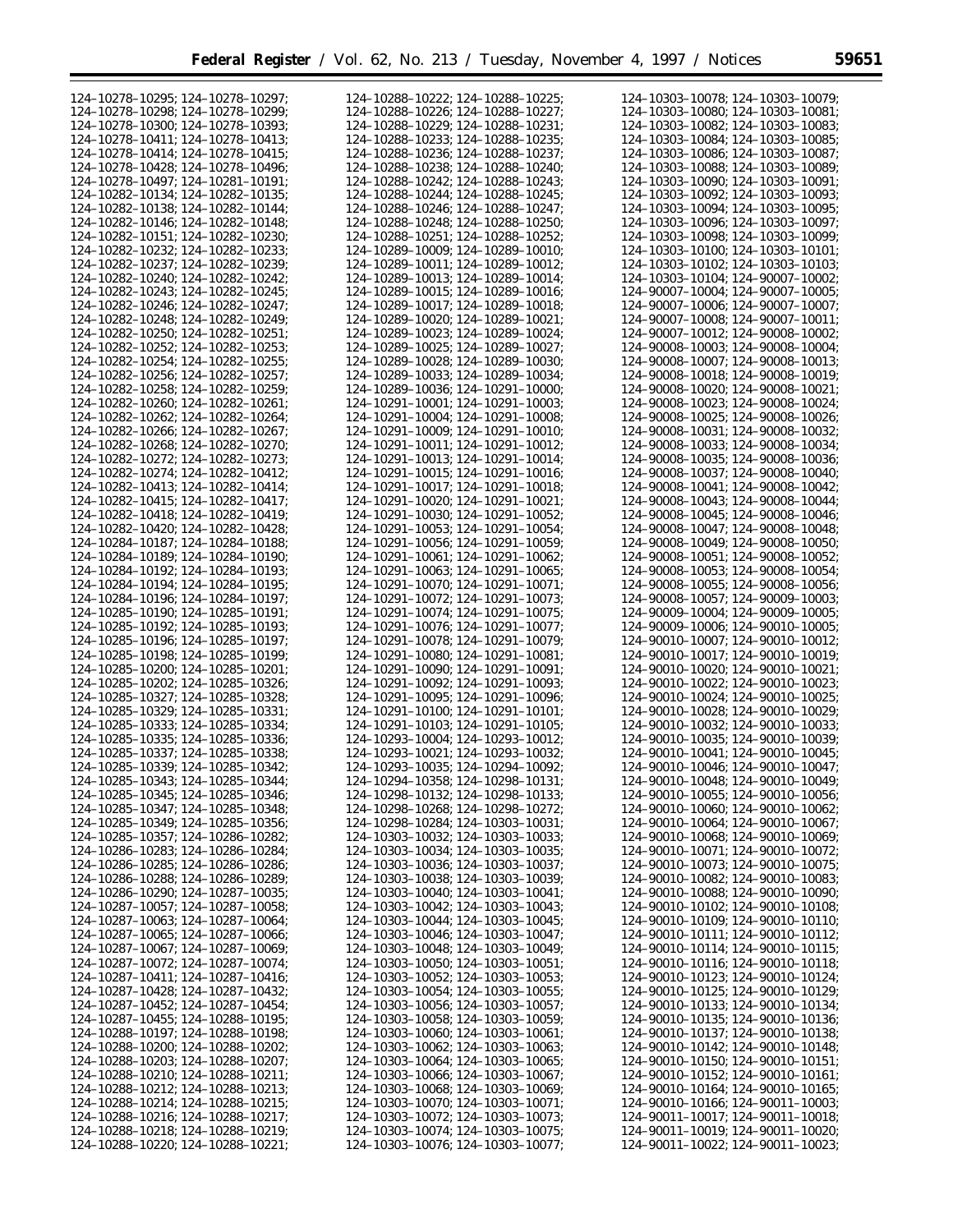| 124-90011-10024; 124-90011-10025;<br>124-90011-10026; 124-90011-10027;<br>124-90011-10030; 124-90011-10031;<br>124-90011-10032; 124-90011-10033;<br>124-90011-10034; 124-90011-10035;<br>124-90011-10037; 124-90011-10038;<br>124-90011-10039; 124-90011-10040; |
|-----------------------------------------------------------------------------------------------------------------------------------------------------------------------------------------------------------------------------------------------------------------|
| 124-90011-10041; 124-90011-10042;<br>124-90011-10044; 124-90011-10045;                                                                                                                                                                                          |
| 124-90011-10046; 124-90011-10047;<br>124-90011-10049; 124-90011-10050;                                                                                                                                                                                          |
| 124-90011-10051; 124-90011-10052;                                                                                                                                                                                                                               |
| 124-90011-10053; 124-90011-10054;<br>124-90011-10057; 124-90011-10058;                                                                                                                                                                                          |
| 124-90011-10059; 124-90011-10060;<br>124-90011-10064; 124-90011-10065;                                                                                                                                                                                          |
| 124-90011-10066; 124-90011-10067;                                                                                                                                                                                                                               |
| 124-90011-10069; 124-90012-10003;<br>124-90012-10005; 124-90012-10006;                                                                                                                                                                                          |
| 124-90012-10007; 124-90012-10021;                                                                                                                                                                                                                               |
| 124-90012-10026; 124-90012-10031;<br>124-90012-10035; 124-90012-10037;                                                                                                                                                                                          |
| 124-90012-10038; 124-90012-10039;                                                                                                                                                                                                                               |
| 124-90012-10040; 124-90012-10042;                                                                                                                                                                                                                               |
| 124-90012-10043; 124-90012-10044;<br>124-90012-10045; 124-90012-10046;                                                                                                                                                                                          |
| 124-90012-10047; 124-90012-10048;                                                                                                                                                                                                                               |
| 124-90012-10050; 124-90012-10051;<br>124-90012-10052; 124-90012-10053;                                                                                                                                                                                          |
| 124-90012-10054                                                                                                                                                                                                                                                 |

After consultation with appropriate Federal agencies, the Review Board announces that the following Central Intelligence Agency records are now being opened in full:

104–10059–10081; 104–10059–10225; 104–10061–10001; 104–10061–10011; 104–10061–10014; 104–10061–10018; 104–10061–10019; 104–10061–10020; 104–10061–10026; 104–10061–10031; 104–10061–10050; 104–10061–10052; 104–10061–10056; 104–10061–10062; 104–10061–10067; 104–10061–10068; 104–10061–10069; 104–10061–10070; 104–10061–10071; 104–10061–10073; 104–10061–10077; 104–10061–10078; 104–10061–10088; 104–10061–10123; 104–10061–10136; 104–10061–10200; 104–10061–10212; 104–10061–10213; 104–10061–10215; 104–10061–10220; 104–10061–10232; 104–10061–10238; 104–10061–10275; 104–10061–10301; 104–10061–10308; 104–10061–10314; 104–10061–10318; 104–10061–10322; 104–10061–10323; 104–10061–10326; 104–10061–10341; 104–10061–10374; 104–10061–10378; 104–10061–10389; 104–10061–10444; 104–10061–10445; 104–10062–10007; 104–10062–10009; 104–10062–10014; 104–10062–10016; 104–10062–10017; 104–10062–10018; 104–10062–10022; 104–10062–10029; 104–10062–10033; 104–10062–10035; 104–10062–10037; 104–10062–10045; 104–10062–10049; 104–10062–10068; 104–10062–10069; 104–10062–10070; 104–10062–10071; 104–10062–10072; 104–10062–10075; 104–10062–10078; 104–10062–10081; 104–10062–10084; 104–10062–10085; 104–10062–10093; 104–10062–10095; 104–10062–10102; 104–10062–10107; 104–10062–10114; 104–10062–10133; 104–10062–10141; 104–10062–10147; 104–10062–10148; 104–10062–10151; 104–10062–10176;

| 104-10062-10182;                           |  | 104-10062-10183;                     |  |
|--------------------------------------------|--|--------------------------------------|--|
| 104-10062-10185;                           |  | 104-10062-10187;                     |  |
| 104-10062-10188;                           |  | 104-10062-10190;                     |  |
| 104–10062–10191;                           |  | 104–10062–10192;                     |  |
| 104-10062-10193;                           |  | 104-10062-10194;                     |  |
| 104-10062-10195;<br>$104 - 10062 - 10197;$ |  | 104–10062–10196;                     |  |
|                                            |  | 104-10062-10199;<br>104-10062-10206; |  |
| 104-10062-10200;<br>104-10062-10208;       |  | 104-10062-10209;                     |  |
| 104-10062-10210;                           |  | 104-10062-10211;                     |  |
| 104-10062-10213;                           |  | 104-10062-10214;                     |  |
| 104-10062-10215;                           |  | 104-10062-10216;                     |  |
| 104-10062-10217;                           |  | 104-10062-10218;                     |  |
| 104-10062-10219;                           |  | 104-10062-10220;                     |  |
| $104 - 10062 - 10221$ ;                    |  | 104-10062-10222;                     |  |
| 104-10062-10224;                           |  | 104-10062-10225;                     |  |
| 104-10062-10226;                           |  | 104-10062-10228;                     |  |
| 104–10062–10232;                           |  | 104–10062–10252;                     |  |
| 104–10062–10261;                           |  | 104-10062-10263;                     |  |
| 104–10062–10274;                           |  | 104-10062-10278;                     |  |
| 104–10062–10281;                           |  | 104-10062-10284;                     |  |
| 104–10062–10285;                           |  | 104–10087–10172;                     |  |
| 104-10088-10006;                           |  | 104-10088-10007;                     |  |
| 104–10088–10042;                           |  | 104-10088-10046;                     |  |
| 104–10088–10051;                           |  | 104-10088-10055;                     |  |
| 104–10088–10056;<br>104–10088–10073;       |  | 104-10088-10058;<br>104-10088-10079; |  |
| 104–10088–10090;                           |  | 104–10088–10093;                     |  |
| 104–10088–10099;                           |  | 104-10088-10101;                     |  |
| 104–10088–10103;                           |  | 104–10088–10134;                     |  |
| 104–10088–10135;                           |  | 104–10088–10140;                     |  |
| 104–10088–10149;                           |  | 104–10088–10150:                     |  |
| 104-10088-10151;                           |  | 104-10088-10155;                     |  |
| 104–10088–10162;                           |  | 104–10088–10165;                     |  |
| 104–10088–10180;                           |  | 104–10088–10182;                     |  |
| 104–10088–10184;                           |  | 104–10088–10187;                     |  |
| 104–10088–10202;                           |  | 104–10088–10204;                     |  |
| 104–10088–10206;                           |  | 104–10088–10217;                     |  |
| 104–10088–10221;                           |  | 104–10088–10225;                     |  |
|                                            |  |                                      |  |
| 104–10088–10227;                           |  | 104–10088–10229;                     |  |
| 104-10088-10232;                           |  | 104–10088–10234;                     |  |
| 104–10088–10235;                           |  | 104–10088–10237;                     |  |
| 104–10088–10238;                           |  | 104–10088–10239;                     |  |
| 104–10088–10241;                           |  | 104-10088-10243;                     |  |
| 104–10088–10247;                           |  | 104–10088–10248;                     |  |
| 104–10088–10255;                           |  | 104-10088-10299;                     |  |
| 104–10088–10303;                           |  | 104-10088-10307;                     |  |
| 104–10088–10308;<br>104-10088-10314;       |  | 104-10088-10312;<br>104-10088-10316; |  |
| 104–10088–10319;                           |  | 104-10088-10320;                     |  |
| 104–10088–10321;                           |  | 104–10088–10322;                     |  |
| 104–10088–10324;                           |  | 104–10088–10327;                     |  |
| 104-10092-10067;                           |  | 104-10092-10068;                     |  |
| 104–10092–10071;                           |  | 104–10092–10072;                     |  |
| 104–10092–10073;                           |  | 104–10092–10074;                     |  |
| 104–10092–10075;                           |  | 104-10092-10076;                     |  |
| 104-10092-10077;                           |  | 104-10092-10078;                     |  |
| 104-10092-10079;                           |  | 104–10092–10081;                     |  |
| 104–10092–10082;                           |  | 104–10092–10083;                     |  |
| 104–10092–10084;                           |  | 104-10092-10085;                     |  |
| 104-10092-10087;                           |  | 104-10092-10088;                     |  |
| 104-10092-10091;<br>104-10092-10094;       |  | 104–10092–10093;<br>104–10092–10095; |  |
| 104–10092–10096;                           |  | 104-10092-10097;                     |  |
| 104-10092-10098;                           |  | 104-10092-10099;                     |  |
| 104–10092–10100;                           |  | 104–10092–10101;                     |  |
| 104–10092–10103;                           |  | 104–10092–10104;                     |  |
| 104–10092–10106;                           |  | 104-10092-10107;                     |  |
| 104-10092-10108;                           |  | 104-10092-10109;                     |  |
| 104–10092–10110;                           |  | 104–10092–10111;                     |  |
| 104–10092–10112;                           |  | 104-10092-10113;                     |  |
| 104–10092–10114;                           |  | 104-10092-10115;                     |  |
| 104–10092–10116;                           |  | 104-10092-10117;                     |  |
| 104-10092-10118;<br>104-10092-10120;       |  | 104-10092-10119;<br>104-10092-10121; |  |

|                                      |  | 104-10092-10125:                     |
|--------------------------------------|--|--------------------------------------|
| 104–10092–10124;                     |  |                                      |
| 104-10092-10127;                     |  | 104-10092-10128;                     |
| 104-10092-10129;                     |  | 104-10092-10130;                     |
| $104 - 10092 - 10131;$               |  | 104-10092-10133;                     |
|                                      |  |                                      |
| 104-10092-10134;                     |  | 104-10092-10137;                     |
| 104-10092-10138;                     |  | 104-10092-10139;                     |
| $104 - 10092 - 10141;$               |  | 104-10092-10142;                     |
| 104-10092-10143;                     |  | 104-10092-10144;                     |
|                                      |  |                                      |
| $104 - 10092 - 10145;$               |  | 104-10092-10146;                     |
| 104-10092-10147;                     |  | 104-10092-10148;                     |
| $104 - 10092 - 10150$ ;              |  | 104-10092-10151;                     |
|                                      |  |                                      |
| 104-10092-10152;                     |  | 104-10092-10153;                     |
| $104 - 10092 - 10154;$               |  | 104-10092-10155;                     |
| 104-10092-10157;                     |  | 104-10092-10158;                     |
| 104-10092-10159;                     |  | 104-10092-10160;                     |
|                                      |  |                                      |
| 104-10092-10161;                     |  | 104-10092-10164;                     |
| 104-10092-10165;                     |  | 104-10092-10176;                     |
| 104-10092-10177;                     |  | 104-10092-10178;                     |
|                                      |  |                                      |
| 104-10092-10179;                     |  | 104-10092-10181;                     |
| 104-10092-10182;                     |  | 104-10092-10183;                     |
| 104-10092-10184;                     |  | 104-10092-10185;                     |
|                                      |  |                                      |
| 104-10092-10186;                     |  | 104-10092-10187;                     |
| 104-10092-10189;                     |  | 104-10092-10190;                     |
| 104-10092-10191;                     |  | 104-10092-10192:                     |
| 104-10092-10194;                     |  |                                      |
|                                      |  | 104-10092-10195;                     |
| 104-10092-10196;                     |  | 104-10092-10199;                     |
| 104-10092-10200;                     |  | 104-10092-10201;                     |
|                                      |  |                                      |
| 104-10092-10204;                     |  | 104-10092-10205;                     |
| 104-10092-10206;                     |  | 104-10092-10207;                     |
| 104-10092-10208;                     |  | 104-10092-10209;                     |
| 104-10092-10210;                     |  |                                      |
|                                      |  | 104-10092-10211;                     |
| 104-10092-10212;                     |  | 104-10092-10213:                     |
| 104-10092-10216;                     |  | 104-10092-10217;                     |
| 104-10092-10218;                     |  | 104-10092-10220;                     |
|                                      |  |                                      |
| $104 - 10092 - 10221$ ;              |  | 104-10092-10222;                     |
| 104-10092-10224;                     |  | 104-10092-10229;                     |
| 104-10092-10230;                     |  | 104-10092-10233;                     |
|                                      |  |                                      |
| 104-10092-10234;                     |  | 104-10092-10239;                     |
| 104-10092-10240;                     |  | 104-10092-10241;                     |
| 104-10092-10242;                     |  | 104-10092-10244;                     |
|                                      |  |                                      |
|                                      |  |                                      |
| 104-10092-10245;                     |  | 104-10092-10246;                     |
| 104-10092-10249;                     |  | 104-10092-10251;                     |
|                                      |  |                                      |
| 104-10092-10252;                     |  | 104-10092-10253;                     |
| 104-10092-10255;                     |  | 104-10092-10257;                     |
| 104-10092-10258;                     |  | 104-10092-10260;                     |
| 104-10092-10261;                     |  | 104-10092-10262:                     |
|                                      |  |                                      |
| 104-10092-10264;                     |  | 104-10092-10265;                     |
| 104-10092-10268;                     |  | 104-10092-10269;                     |
| 104-10092-10270;                     |  | 104-10092-10271;                     |
|                                      |  |                                      |
| 104-10092-10273;                     |  | 104-10092-10275;                     |
| 104–10092–10276;                     |  | 104–10092–10278;                     |
| 104-10092-10279;                     |  | 104-10092-10280;                     |
| 104–10092–10283;                     |  | 104-10092-10284;                     |
|                                      |  |                                      |
| 104-10092-10285;                     |  | 104-10092-10286;                     |
| 104-10092-10288:                     |  | 104-10092-10289;                     |
| 104-10092-10290;                     |  | 104-10092-10291:                     |
|                                      |  |                                      |
| 104-10092-10292;                     |  | 104-10092-10294;                     |
| 104-10092-10295;                     |  | 104-10092-10296;                     |
| 104-10092-10297;                     |  | 104-10092-10298;                     |
|                                      |  | 104-10092-10301;                     |
| 104-10092-10299;                     |  |                                      |
| 104-10092-10302;                     |  | 104-10092-10303;                     |
| 104-10092-10305;                     |  | 104-10092-10306;                     |
| 104-10092-10307;                     |  | 104-10092-10308;                     |
|                                      |  |                                      |
| 104-10092-10309;                     |  | 104-10092-10311:                     |
| 104-10092-10312;                     |  | 104-10092-10313;                     |
| 104-10092-10314;                     |  | 104-10092-10315;                     |
|                                      |  |                                      |
| 104-10092-10316;                     |  | 104-10092-10317;                     |
| 104-10092-10319;                     |  | 104-10092-10320;                     |
| 104–10092–10322;                     |  | 104-10092-10323;                     |
|                                      |  |                                      |
| 104-10092-10325;                     |  | 104-10092-10326;                     |
| 104-10092-10327;                     |  | 104-10092-10328;                     |
| 104-10092-10329;                     |  | 104-10092-10330;                     |
| 104–10092–10331;                     |  | 104-10092-10332;                     |
|                                      |  |                                      |
| 104-10092-10333;                     |  | 104-10092-10334;                     |
| 104-10092-10335;<br>104-10092-10337; |  | 104-10092-10336;<br>104-10092-10338; |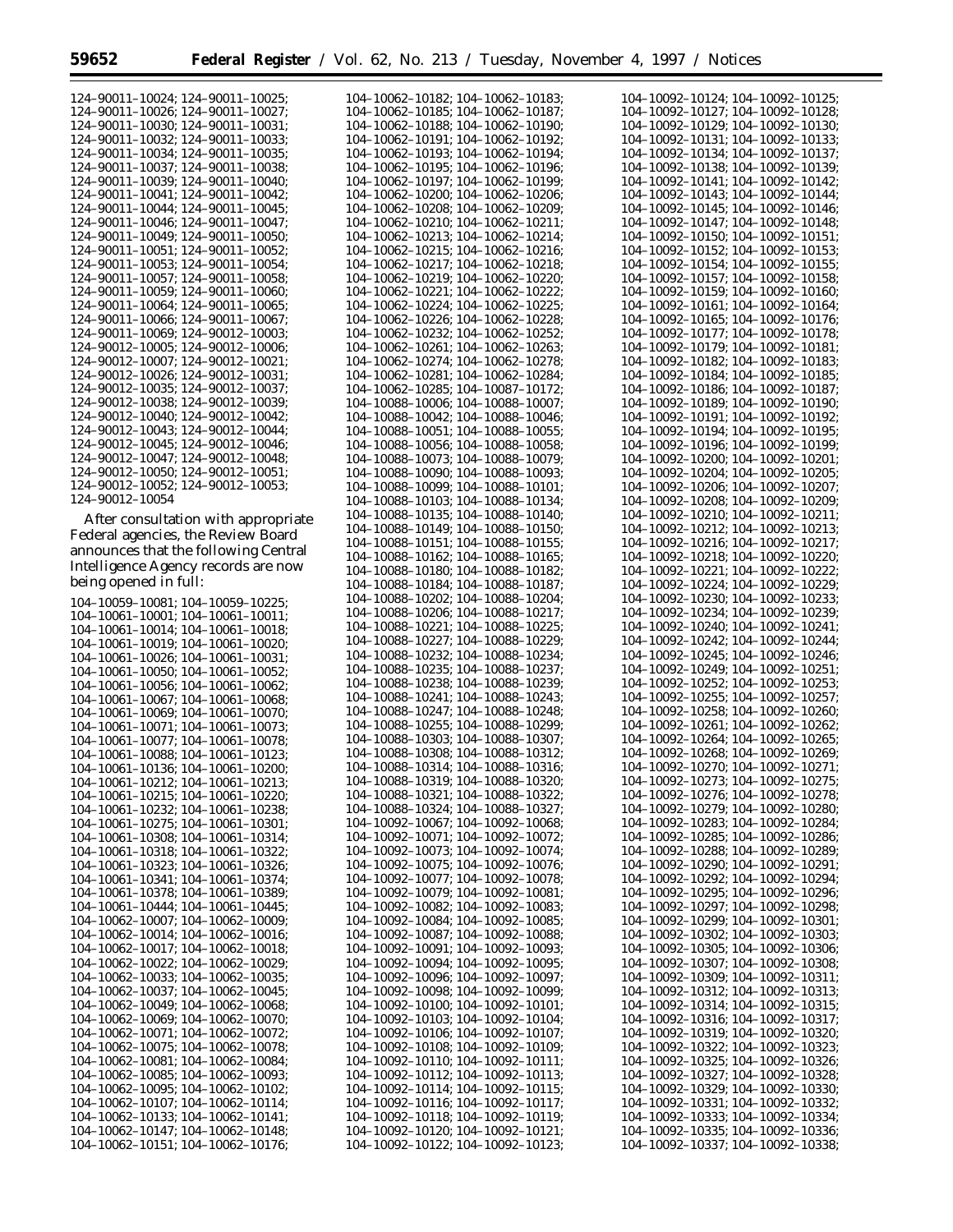| 104-10092-10343; 104-10092-10346;       | 104-10097-10437; 104-10097-10438;               | 198-10004-10000; 198-10004-10001;       |
|-----------------------------------------|-------------------------------------------------|-----------------------------------------|
| 104-10092-10347; 104-10092-10348;       | 104-10097-10439; 104-10097-10441;               | 198-10004-10002; 198-10004-10003;       |
| $104-10092-10349; 104-10092-10351;$     | $104-10097-10442$ ; $104-10097-10446$ ;         | 198-10004-10004; 198-10004-10005;       |
| 104-10092-10352; 104-10092-10353;       | $104-10098-10000$ ; $104-10098-10001$ ;         |                                         |
|                                         |                                                 | $198-10004-10006$ ; $198-10004-10007$ ; |
| 104-10092-10357; 104-10092-10358;       | $104-10098-10002$ ; $104-10098-10003$ ;         | 198-10004-10008; 198-10004-10009;       |
| 104-10092-10359; 104-10092-10360;       | $104-10098-10004$ ; $104-10098-10005$ ;         | $198-10004-10010$ ; $198-10004-10011$ ; |
| $104-10092-10362$ ; $104-10092-10363$ ; | 104-10098-10006; 104-10098-10008;               | $198-10004-10012$ ; $198-10004-10013$ ; |
|                                         |                                                 |                                         |
| $104-10092-10364$ ; $104-10092-10365$ ; | 104-10098-10013; 104-10098-10015;               | 198-10004-10014; 198-10004-10015;       |
| 104-10092-10367; 104-10092-10368;       | $104-10098-10016$ ; $104-10098-10017$ ;         | 198-10004-10016; 198-10004-10017;       |
| 104-10092-10370; 104-10092-10371;       | $104-10098-10018$ ; $104-10098-10019$ ;         | 198-10004-10018; 198-10004-10019;       |
|                                         |                                                 |                                         |
| 104-10092-10372; 104-10092-10380;       | $104-10098-10020$ ; $104-10098-10021$ ;         | and 198-10004-10020                     |
| $104-10092-10381$ ; $104-10092-10383$ ; | $104-10098-10023$ ; $104-10098-10024$ ;         |                                         |
| 104-10092-10384; 104-10092-10385;       | 104-10098-10025; 104-10098-10026;               | After consultation with appropriate     |
|                                         |                                                 |                                         |
| 104-10092-10386; 104-10092-10389;       | $104-10098-10027$ ; $104-10098-10028$ ;         | Federal agencies, the Review Board      |
| $104-10092-10390; 104-10092-10391;$     | $104-10098-10029$ ; $104-10098-10032$ ;         | announces that the following Joint      |
| 104-10092-10393; 104-10092-10395;       | $104-10098-10035$ ; $104-10098-10037$ ;         |                                         |
|                                         |                                                 | Chiefs of Staff records are now being   |
| 104-10092-10396; 104-10092-10397;       | 104-10098-10038; 104-10098-10039;               | opened in full:                         |
| $104-10092-10398; 104-10092-10400;$     | $104-10098-10040; 104-10098-10041;$             |                                         |
| $104-10092-10402$ ; $104-10092-10403$ ; | $104-10098-10042$ ; $104-10098-10043$ ;         | 202-10002-10000; 202-10002-10001;       |
|                                         |                                                 |                                         |
| $104-10092-10404$ ; $104-10092-10405$ ; | $104-10098-10044$ ; $104-10098-10045$ ;         | 202-10002-10002; 202-10002-10003;       |
| $104-10092-10406$ ; $104-10092-10407$ ; | $104-10098-10047$ ; $104-10098-10048$ ;         | 202–10002–10004; 202–10002–10005;       |
| $104-10092-10408$ ; $104-10092-10409$ ; | $104-10098-10050$ ; $104-10102-10018$ ;         | 202–10002–10006; 202–10002–10007;       |
|                                         |                                                 |                                         |
| $104-10092-10410$ ; $104-10092-10412$ ; | $104-10102-10019$ ; $104-10102-10020$ ;         | 202-10002-10008; 202-10002-10009;       |
| $104-10092-10413$ ; $104-10092-10414$ ; | $104-10102-10022$ ; $104-10102-10023$ ;         | 202-10002-10010; 202-10002-10011;       |
| 104-10092-10415; 104-10092-10416;       | $104-10102-10024$ ; $104-10102-10026$ ;         | 202–10002–10012; 202–10002–10013;       |
|                                         |                                                 |                                         |
| 104-10092-10417; 104-10092-10418;       | $104-10102-10027$ ; $104-10102-10029$ ;         | 202-10002-10014; 202-10002-10015;       |
| 104-10092-10419; 104-10092-10420;       | $104-10102-10030$ ; $104-10102-10031$ ;         | 202-10002-10016; 202-10002-10017;       |
|                                         | 104-10102-10033; 104-10102-10034;               |                                         |
| 104-10092-10421; 104-10092-10422;       |                                                 | 202–10002–10018; 202–10002–10019;       |
| 104-10092-10424; 104-10092-10425;       | $104 - 10102 - 10035$ ; $104 - 10102 - 10036$ ; | 202–10002–10020; 202–10002–10021;       |
| $104-10092-10426$ ; $104-10092-10427$ ; | $104-10102-10041$ ; $104-10102-10042$ ;         | 202-10002-10022; 202-10002-10023;       |
|                                         | 104-10102-10044; 104-10102-10046;               |                                         |
| 104-10092-10428; 104-10092-10432;       |                                                 | 202-10002-10025; 202-10002-10026;       |
| 104-10092-10433; 104-10092-10434;       | 104-10102-10048; 104-10102-10052;               | 202-10002-10027; 202-10002-10028;       |
| $104-10092-10435$ ; $104-10092-10436$ ; | $104-10102-10055$ ; $104-10102-10056$ ;         | 202-10002-10029; 202-10002-10030;       |
|                                         | $104-10102-10059$ ; $104-10102-10060$ ;         |                                         |
| 104-10092-10437; 104-10092-10438;       |                                                 | 202-10002-10031; 202-10002-10032;       |
| $104-10092-10439$ ; $104-10092-10440$ ; | $104-10102-10062$ ; $104-10102-10064$ ;         | 202-10002-10033; 202-10002-10034;       |
| 104-10092-10441; 104-10092-10442;       | $104-10102-10068$ ; $104-10102-10083$ ;         | 202-10002-10035; 202-10002-10036;       |
|                                         | $104-10102-10094$ ; $104-10102-10134$ ;         |                                         |
| $104-10092-10443$ ; $104-10092-10444$ ; |                                                 | 202-10002-10037; 202-10002-10038;       |
| $104-10092-10445$ ; $104-10092-10447$ ; | $104-10102-10135$ ; $104-10102-10153$ ;         | 202-10002-10039; 202-10002-10040;       |
| $104-10092-10448$ ; $104-10092-10449$ ; | $104-10102-10190; 104-10102-10225;$             | 202–10002–10041; 202–10002–10042;       |
|                                         | $104-10102-10242$ ; $104-10102-10249$ ;         |                                         |
| $104-10093-10000; 104-10093-10001;$     |                                                 | 202-10002-10043; 202-10002-10044;       |
| $104-10093-10002$ ; $104-10093-10003$ ; | $104-10102-10250$ ; $104-10106-10001$ ;         | 202–10002–10045; 202–10002–10046;       |
| $104-10093-10004$ ; $104-10093-10005$ ; | $104-10106-10003$ ; $104-10106-10005$ ;         | 202-10002-10047; 202-10002-10048;       |
|                                         | 104-10106-10008; 104-10106-10240;               |                                         |
| $104-10093-10006$ ; $104-10093-10007$ ; |                                                 | 202–10002–10049; 202–10002–10050;       |
| $104-10093-10008$ ; $104-10093-10012$ ; | 104-10106-10254; 104-10107-10188                | 202–10002–10051; 202–10002–10052;       |
| $104-10093-10013$ ; $104-10093-10014$ ; |                                                 | 202-10002-10053; 202-10002-10054;       |
|                                         | After consultation with appropriate             |                                         |
| $104-10093-10015$ ; $104-10093-10016$ ; | Federal agencies, the Review Board              | 202–10002–10055; 202–10002–10056;       |
| 104-10093-10017; 104-10093-10018;       |                                                 | 202–10002–10057; 202–10002–10058;       |
| 104-10093-10019; 104-10093-10021;       | announces that the following House              | 202-10002-10059; 202-10002-10060;       |
|                                         | <b>Select Committee on Assassinations</b>       |                                         |
| 104-10093-10022; 104-10093-10023;       | records are now being opened in full:           | 202-10002-10061; 202-10002-10062;       |
| 104-10093-10427; 104-10095-10315;       |                                                 | 202-10002-10063; 202-10002-10064;       |
| 104-10095-10322; 104-10096-10023;       | 180-10071-10074; 180-10071-10328;               | 202-10002-10065; 202-10002-10066;       |
|                                         |                                                 |                                         |
| $104-10096-10042$ ; $104-10096-10064$ ; | 180-10080-10057; 180-10080-10166;               | 202-10002-10067; 202-10002-10068;       |
| 104-10096-10068; 104-10096-10070;       | 180-10080-10183; 180-10092-10191;               | 202-10002-10069; 202-10002-10070;       |
| $104-10096-10103$ ; $104-10096-10110$ ; | 180-10094-10372; 180-10095-10358;               | 202–10002–10071; 202–10002–10072;       |
| $104-10096-10159$ ; $104-10096-10301$ ; |                                                 | 202–10002–10073; 202–10002–10074;       |
|                                         | 180-10095-10360; 180-10095-10363;               |                                         |
| $104-10097-10269; 104-10097-10270;$     | $180-10095-10364$ ; $180-10095-10367$ ;         | 202–10002–10075; 202–10002–10076;       |
| 104-10097-10271; 104-10097-10272;       | $180-10095-10369$ ; $180-10095-10372$ ;         | 202–10002–10077; 202–10002–10078;       |
|                                         |                                                 |                                         |
| $104-10097-10288$ ; $104-10097-10370$ ; | $180-10095-10373$ ; $180-10095-10377$ ;         | 202–10002–10079; 202–10002–10080;       |
| $104-10097-10375$ ; $104-10097-10380$ ; | 180-10095-10378; 180-10095-10379;               | 202–10002–10081; 202–10002–10082;       |
| $104-10097-10383$ ; $104-10097-10385$ ; | $180-10095-10380$ ; $180-10095-10382$ ;         | 202–10002–10083; 202–10002–10084;       |
|                                         |                                                 |                                         |
| 104-10097-10386; 104-10097-10387;       | 180-10095-10385; 180-10097-10108;               | 202–10002–10085; 202–10002–10086;       |
| 104-10097-10389; 104-10097-10391;       | 180-10100-10497; 180-10100-10498;               | 202-10002-10087; 202-10002-10088;       |
| $104-10097-10392$ ; $104-10097-10393$ ; | 180-10102-10371; 180-10104-10461;               | 202–10002–10089; 202–10002–10090;       |
|                                         |                                                 |                                         |
| 104-10097-10395; 104-10097-10396;       | $180-10105-10076$ ; $180-10105-10274$ ;         | 202–10002–10091; 202–10002–10092;       |
| $104-10097-10397$ ; $104-10097-10398$ ; | 180-10108-10323; 180-10111-10026;               | 202–10002–10093; 202–10002–10094;       |
| $104-10097-10399; 104-10097-10400;$     | $180-10113-10008$ ; $180-10115-10033$ ;         | 202–10002–10095; 202–10002–10096;       |
|                                         |                                                 |                                         |
| $104-10097-10404$ ; $104-10097-10405$ ; | 180-10115-10041; 180-10118-10070;               | 202–10002–10097; 202–10002–10098;       |
| 104-10097-10406; 104-10097-10409;       | 180-10118-10097; 180-10127-10001;               | 202–10002–10099; 202–10002–10100;       |
| $104-10097-10410$ ; $104-10097-10411$ ; | 180-10127-10002; 180-10128-10000;               | 202–10002–10101; 202–10002–10102;       |
|                                         |                                                 |                                         |
| $104-10097-10415$ ; $104-10097-10417$ ; | 180-10131-10019; 180-10131-10321;               | 202–10002–10103; 202–10002–10105;       |
| 104-10097-10418; 104-10097-10420;       | 180-10131-10333                                 | 202–10002–10106; 202–10002–10107;       |
| 104-10097-10421; 104-10097-10422;       |                                                 | 202–10002–10108; 202–10002–10109;       |
|                                         | After consultation with appropriate             |                                         |
| $104-10097-10424$ ; $104-10097-10427$ ; |                                                 | 202–10002–10110; 202–10002–10111;       |
| 104-10097-10428; 104-10097-10429;       | Federal agencies, the Review Board              | 202-10002-10112; 202-10002-10113;       |
| 104-10097-10431; 104-10097-10432;       | announces that the following Army               | 202–10002–10114; 202–10002–10115;       |
| 104-10097-10433; 104-10097-10436;       | records are now being opened in full:           |                                         |
|                                         |                                                 | 202-10002-10116; 202-10002-10117        |